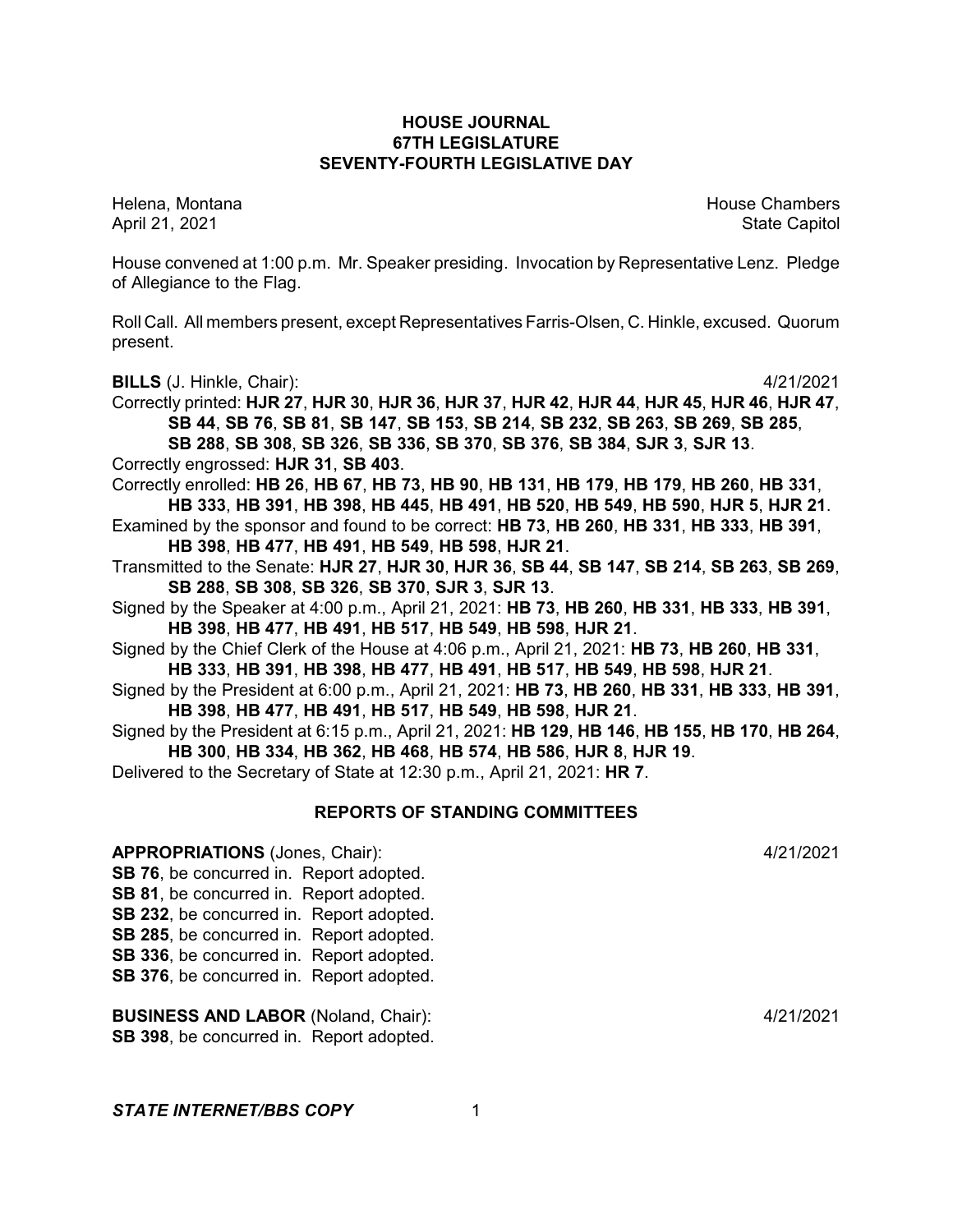**JUDICIARY** (Usher, Chair): 4/21/2021 **HJR 29**, do pass. Report adopted. **HJR 31**, introduced joint resolution, be amended as follows:

1. Page 2, line 16. Following: "improve" Insert: "and fund" Following: "the" Insert: "comprehensive and consistent" Following: "maintenance," Insert: "analysis,"

2. Page 2, line 17. Following: "data" Strike: "in" Insert: "at"

3. Page 2, line 17. Following: "state" Insert: "and local levels"

And, as amended, do pass. Report adopted.

**HJR 34**, do pass. Report adopted. **HJR 40**, do pass. Report adopted. **HJR 43**, do pass. Report adopted.

# **REPORTS OF SELECT COMMITTEES**

CONFERENCE COMMITTEE on Senate Amendments to **House Bill 112** Report No. 001, April 20, 2021

Mr. President and Mr. Speaker:

We, your Conference Committee met and considered Senate amendments to **House Bill 112** (reference copy -- salmon) and recommend this Conference Committee report be adopted.

And, recommend that **House Bill 112** (reference copy -- salmon) be amended as follows:

1. Page 4, line 17 through line 19.

**Strike:** "ON" on line 17 through "ACTION" on line 19

**Insert:** "21 days after the date the United States secretary of education files a written report with the proper committees of the United States house of representatives and the United States senate as required by 34 CFR 100.8(c)"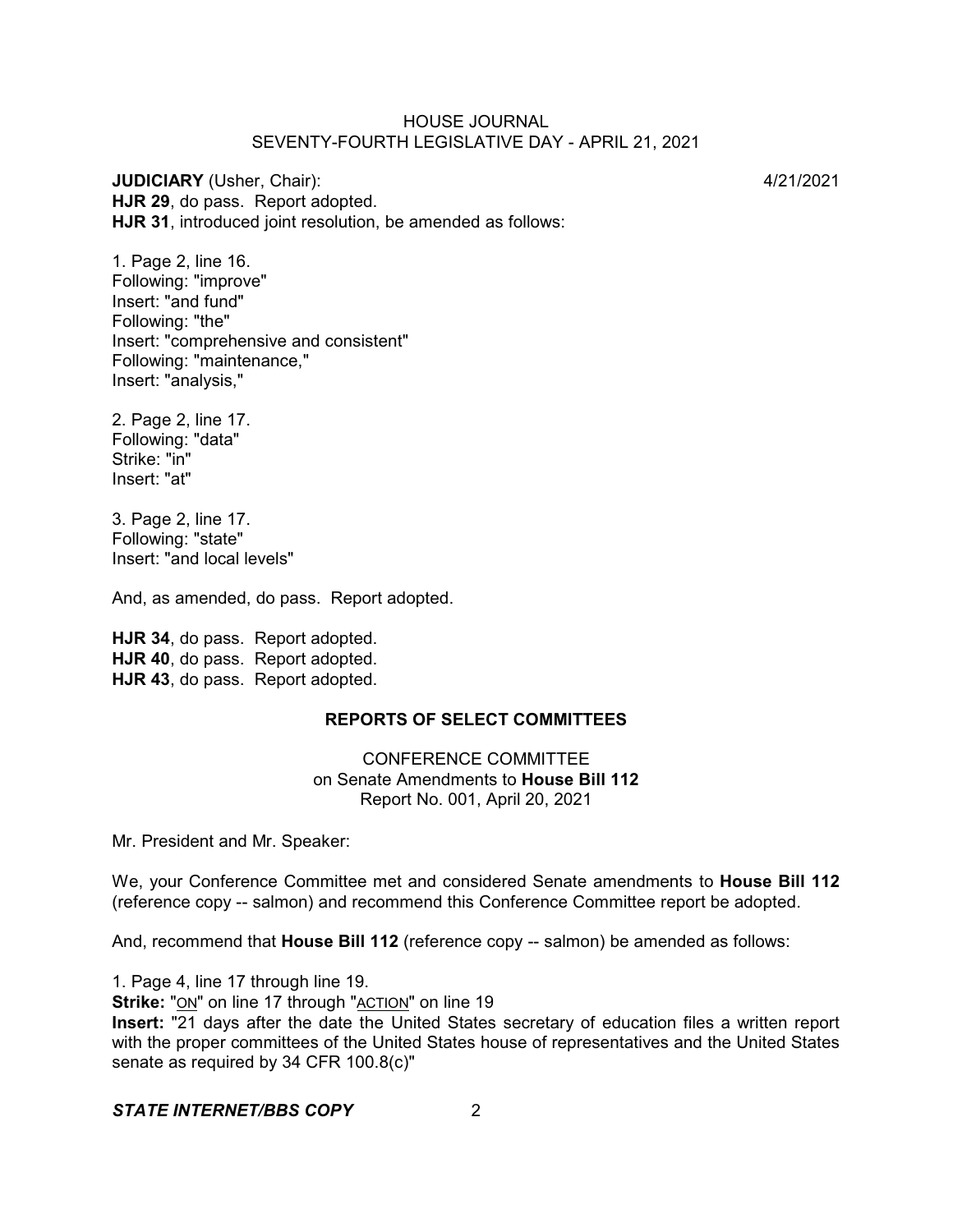For the Senate: For the House:

Howard **A. Regier** A. Regier

K. Regier, Chair Fuller, Vice Chair

# CONFERENCE COMMITTEE on Senate Amendments to **House Bill 178** Report No. 001, April 21, 2021

Mr. President and Mr. Speaker:

We, your Conference Committee met and considered Senate amendments to **House Bill 178** (reference copy -- salmon) and recommend this Conference Committee report be adopted.

And, recommend that **House Bill 178** (reference copy -- salmon) be amended as follows:

1. Title, line 6. **Following:** line 5 **Insert:** "AMENDING SECTION 6, CHAPTER 462, LAWS OF 2009;"

2. Page 3.

**Following:** line 13

**Insert:** "**Section 2.** Section 6, Chapter 462, Laws of 2019, is amended to read: "**Section 6. Termination.** [This act Section 2] terminates June 30, 2023."" **Renumber:** subsequent sections

For the Senate: For the House:

Bennett<br>Cuffe **Bertoglio**<br>Cuffe **Bertoglio** 

Kary, Chair **Bedey, Vice Chair** Bedey, Vice Chair Running Wolf

# **MESSAGES FROM THE SENATE**

**House bills** concurred in and returned to the House: 4/20/2021

**HB 7**, introduced by M. Hopkins **HB 9**, introduced by M. Hopkins **HB 46**, introduced by D. Bedey **HB 181**, introduced by K. Zolnikov **HB 578**, introduced by T. Moore **HB 602**, introduced by M. Stromswold **HB 610**, introduced by R. Whiteman Pena **HB 644**, introduced by J. Windy Boy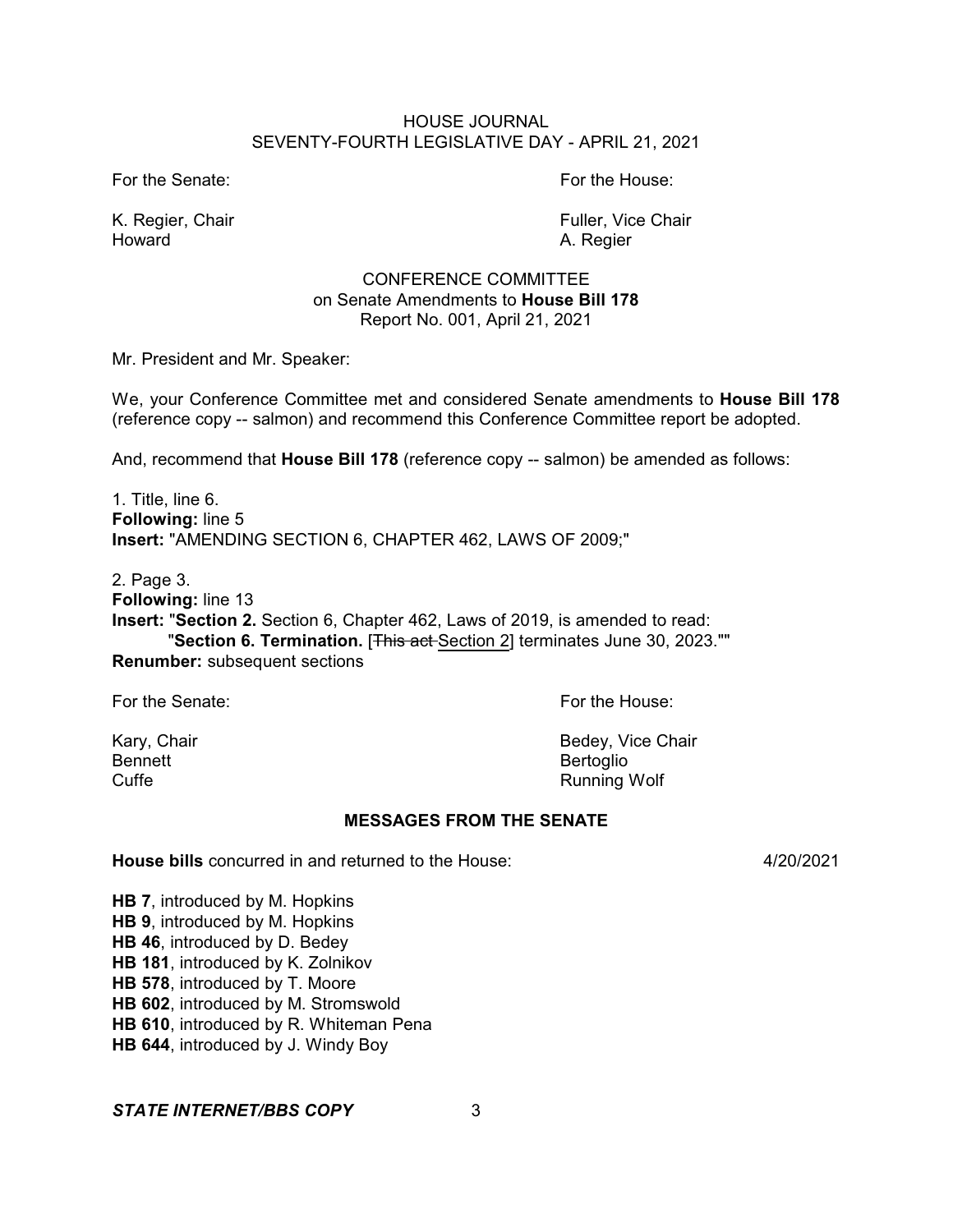**House joint resolution** concurred in and returned to the House: 4/20/2021

**HJR 9**, introduced by R. Marshall

**House bills** concurred in as amended and returned to the House for concurrence in Senate amendments:

4/20/2021

**HB 5**, introduced by L. Jones **HB 6**, introduced by M. Hopkins **HB 10**, introduced by K. Holmlund **HB 11**, introduced by W. McKamey **HB 12**, introduced by M. Hopkins **HB 14**, introduced by M. Hopkins **HB 92**, introduced by K. Kelker **HB 115**, introduced by B. Mercer **HB 249**, introduced by M. Regier **HB 267**, introduced by N. Duram **HB 277**, introduced by B. Mercer **HB 495**, introduced by M. Caferro **HB 497**, introduced by B. Mercer **HB 553**, introduced by J. Patelis **HB 640**, introduced by M. Hopkins **HB 688**, introduced by J. Kassmier

**House bills not** concurred in and returned to the House: 4/20/2021

**HB 255**, introduced by L. Brewster **HB 427**, introduced by J. Fuller **HB 588**, introduced by C. Knudsen

**Senate joint resolution** passed and transmitted to the House for concurrence: 4/20/2021

**SJR 23**, introduced by T. Jacobson

**HB 178** - The Senate acceded to the request of the House and authorized the President to appoint the following Conference Committee to meet with a like committee from the House to confer on Senate amendments to **HB 178:**

4/20/2021

Senator Kary, Chair Senator Bennett Senator Cuffe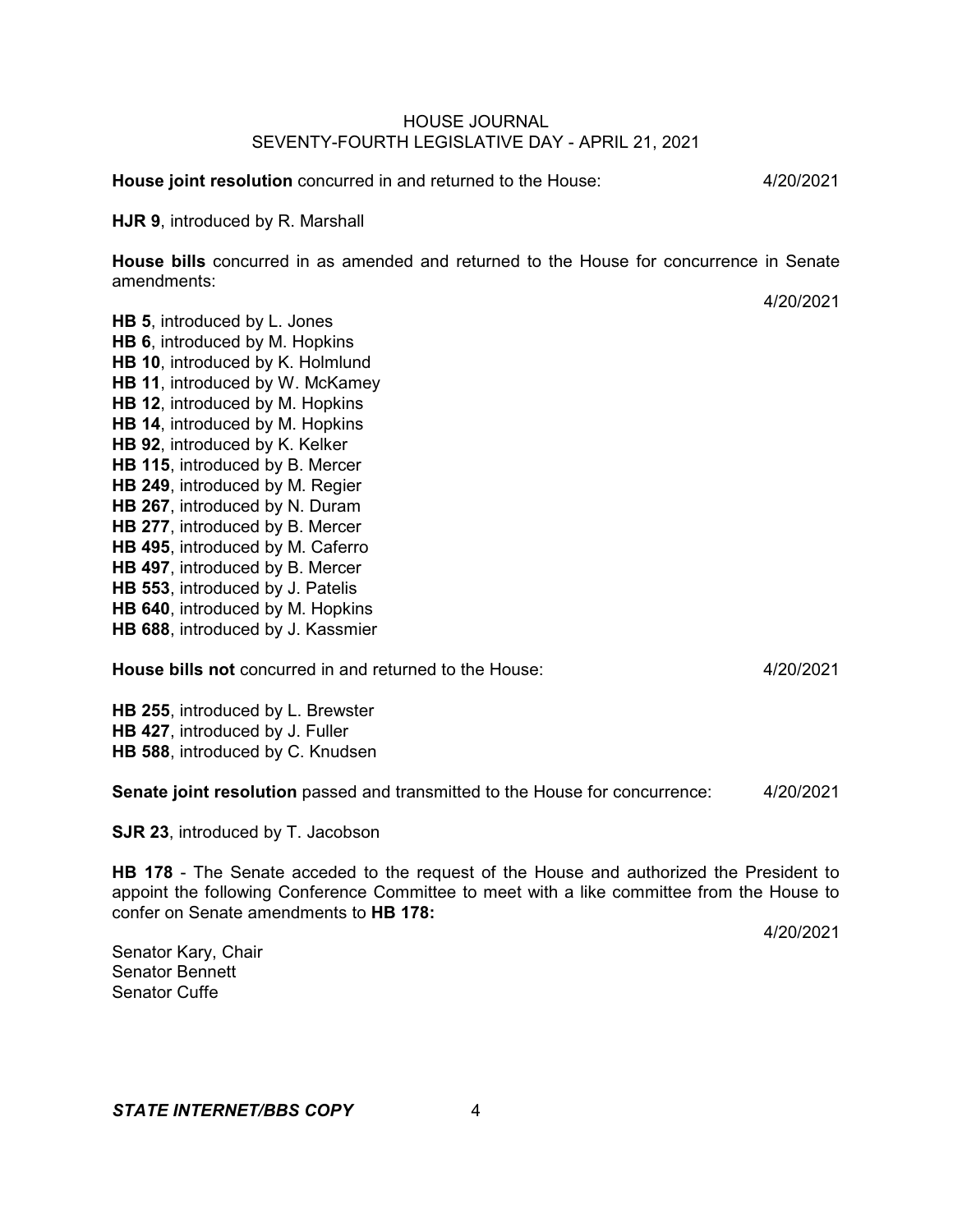**SB 191** - The Senate acceded to the request of the House and authorized the President to appoint the following **Free** Conference Committee to meet with a like committee from the House to confer on **SB 191:**

4/20/2021

Senator C. Smith, Chair Senator Lynch Senator Osmundson

# **FIRST READING AND COMMITMENT OF BILLS**

The following House joint resolutions were introduced, read first time, and referred to committees:

**HJR 48**, introduced by K. Sullivan, J. Carlson, J. Kassmier, E. Kerr-Carpenter, D. Skees, B. Usher, K. Zolnikov, B. Bennett, K. Bogner, P. Flowers, referred to Judiciary. **HJR 49**, introduced by J. Gillette, referred to Business and Labor.

The following Senate joint resolution was introduced, read first time, and referred to committee:

**SJR 23**, introduced by T. Jacobson, referred to State Administration.

# **THIRD READING OF BILLS**

The following bills having been read three several times, title and history agreed to, were disposed of in the following manner:

**HB 336** passed as follows:

Yeas: Abbott, Anderson, Bartel, Beard, Bedey, Berglee, Bertoglio, Binkley, Bishop, Brewster, Buckley, Buttrey, Caferro, Carlson, Curdy, Custer, Dooling, Dunwell, Duram, Fern, Fielder, Fitzgerald, Fleming, France, Frazer, Fuller, Funk, Galloway, Garner, Gillette, Gist, Greef, Gunderson, Hamilton, Harvey, Hawk, Hayman, Hill, Hinkle J, Holmlund, Hopkins, Jones, Karjala, Kassmier, Keane, Kelker, Keogh, Kerns, Kerr-Carpenter, Knudsen C, Knudsen R, Kortum, Lenz, Ler, Loge, Malone, Marler, Marshall, McKamey, Mercer, Mitchell, Moore, Nave, Noland, Novak, Olsen, Patelis, Phalen, Putnam, Read, Regier A, Regier M, Reksten, Ricci, Running Wolf, Schillinger, Seekins-Crowe, Sheldon-Galloway, Skees, Smith, Stafman, Stewart Peregoy, Stromswold, Sullivan, Tenenbaum, Thane, Trebas, Tschida, Usher, Vinton, Walsh, Weatherwax, Welch, Whiteman Pena, Whitman, Windy Boy, Zolnikov, Mr. Speaker. Total 98

Nays: None. Total 0

Voted absentee: None.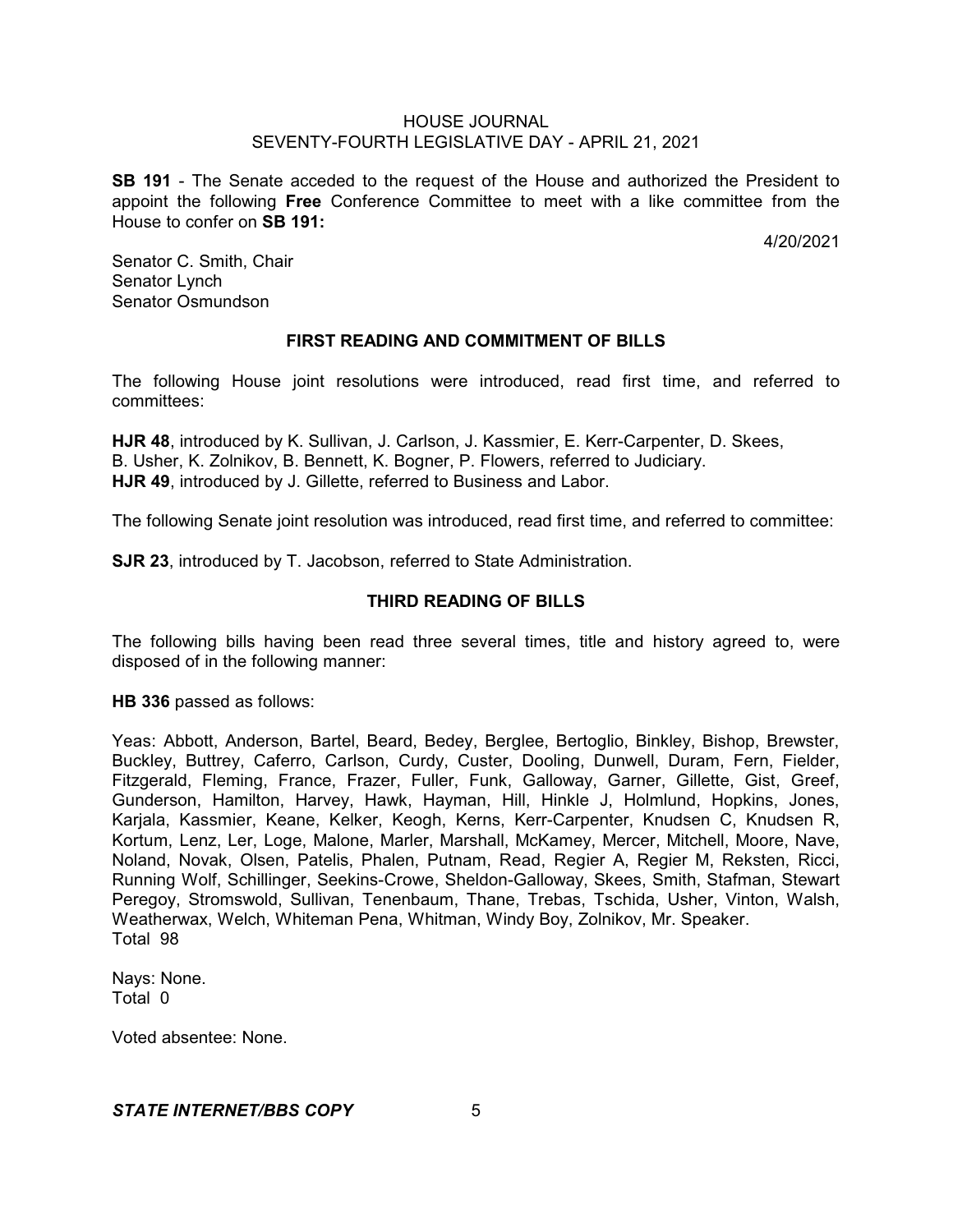Excused: Farris-Olsen, Hinkle C. Total 2

Absent or not voting: None. Total 0

**HB 416** passed as follows:

Yeas: Abbott, Anderson, Bartel, Beard, Bedey, Berglee, Bertoglio, Binkley, Brewster, Buckley, Buttrey, Caferro, Carlson, Curdy, Custer, Dooling, Dunwell, Duram, Fern, Fielder, Fitzgerald, Fleming, France, Frazer, Fuller, Funk, Galloway, Garner, Gillette, Gist, Greef, Gunderson, Hamilton, Harvey, Hawk, Hayman, Hill, Hinkle J, Holmlund, Hopkins, Jones, Karjala, Kassmier, Keane, Kelker, Keogh, Kerns, Kerr-Carpenter, Knudsen C, Knudsen R, Kortum, Lenz, Ler, Loge, Malone, Marler, Marshall, McKamey, Mercer, Mitchell, Moore, Nave, Noland, Novak, Patelis, Phalen, Putnam, Read, Regier A, Regier M, Reksten, Ricci, Running Wolf, Schillinger, Seekins-Crowe, Sheldon-Galloway, Skees, Smith, Stafman, Stewart Peregoy, Stromswold, Sullivan, Tenenbaum, Thane, Trebas, Tschida, Usher, Vinton, Walsh, Weatherwax, Welch, Whiteman Pena, Whitman, Windy Boy, Zolnikov, Mr. Speaker. Total 96

Nays: Bishop, Olsen. Total 2

Voted absentee: None.

Excused: Farris-Olsen, Hinkle C. Total 2

Absent or not voting: None. Total 0

**HB 423** passed as follows:

Yeas: Abbott, Anderson, Bartel, Beard, Bedey, Berglee, Bertoglio, Binkley, Bishop, Brewster, Buckley, Buttrey, Caferro, Carlson, Curdy, Custer, Dooling, Dunwell, Duram, Fern, Fielder, Fitzgerald, Fleming, France, Frazer, Fuller, Funk, Galloway, Garner, Gillette, Gist, Greef, Gunderson, Harvey, Hawk, Hayman, Hill, Hinkle J, Holmlund, Hopkins, Jones, Karjala, Kassmier, Keane, Kelker, Keogh, Kerns, Kerr-Carpenter, Knudsen C, Knudsen R, Kortum, Lenz, Ler, Loge, Malone, Marler, Marshall, McKamey, Mercer, Mitchell, Nave, Noland, Novak, Patelis, Phalen, Putnam, Read, Regier A, Reksten, Ricci, Running Wolf, Schillinger, Seekins-Crowe, Sheldon-Galloway, Skees, Smith, Stafman, Stewart Peregoy, Stromswold, Sullivan, Tenenbaum, Thane, Trebas, Tschida, Usher, Vinton, Walsh, Weatherwax, Welch, Whiteman Pena, Whitman, Windy Boy, Mr. Speaker. Total 93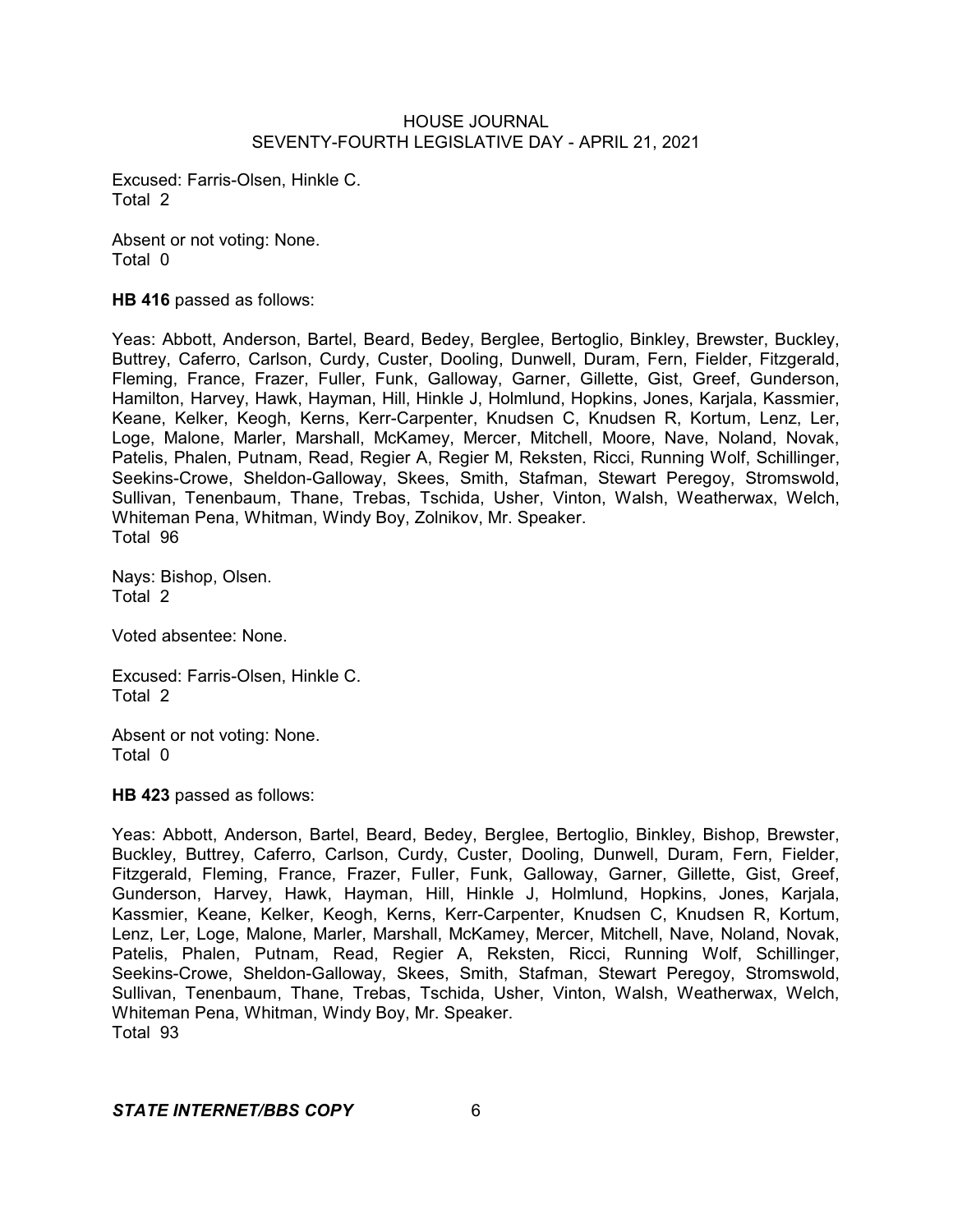Nays: Hamilton, Moore, Regier M, Zolnikov. Total 4

Voted absentee: None.

Excused: Farris-Olsen, Hinkle C. Total 2

Absent or not voting: Olsen. Total 1

**HB 496** passed as follows:

Yeas: Abbott, Anderson, Bartel, Beard, Bedey, Berglee, Bertoglio, Binkley, Bishop, Brewster, Buckley, Buttrey, Caferro, Carlson, Curdy, Custer, Dooling, Dunwell, Duram, Fern, Fielder, Fitzgerald, Fleming, France, Frazer, Fuller, Funk, Galloway, Garner, Gillette, Gist, Greef, Gunderson, Hamilton, Harvey, Hawk, Hayman, Hill, Hinkle J, Holmlund, Hopkins, Jones, Karjala, Kassmier, Keane, Kelker, Keogh, Kerns, Kerr-Carpenter, Knudsen C, Knudsen R, Kortum, Lenz, Ler, Loge, Malone, Marler, Marshall, McKamey, Mercer, Mitchell, Moore, Nave, Noland, Novak, Olsen, Patelis, Phalen, Putnam, Read, Regier A, Regier M, Reksten, Ricci, Running Wolf, Schillinger, Seekins-Crowe, Sheldon-Galloway, Skees, Smith, Stafman, Stewart Peregoy, Stromswold, Sullivan, Tenenbaum, Thane, Trebas, Tschida, Usher, Vinton, Walsh, Weatherwax, Welch, Whiteman Pena, Whitman, Windy Boy, Zolnikov, Mr. Speaker. Total 98

Nays: None. Total 0

Voted absentee: None.

Excused: Farris-Olsen, Hinkle C. Total 2

Absent or not voting: None. Total 0

**HJR 27** adopted as follows:

Yeas: Abbott, Anderson, Beard, Bedey, Bertoglio, Bishop, Brewster, Buckley, Buttrey, Caferro, Carlson, Curdy, Custer, Dooling, Dunwell, Duram, Fern, Fitzgerald, Fleming, France, Frazer, Fuller, Funk, Garner, Gillette, Gist, Greef, Gunderson, Hamilton, Harvey, Hawk, Hayman, Hill, Hinkle J, Holmlund, Hopkins, Jones, Karjala, Kassmier, Keane, Kelker, Keogh, Kerns, Kerr-Carpenter, Knudsen C, Knudsen R, Kortum, Lenz, Ler, Loge, Malone, Marler, Marshall, McKamey, Mercer, Noland, Novak, Olsen, Patelis, Phalen, Putnam, Read, Regier A, Reksten, Ricci, Running Wolf, Schillinger, Seekins-Crowe, Skees, Smith, Stafman, Stewart Peregoy,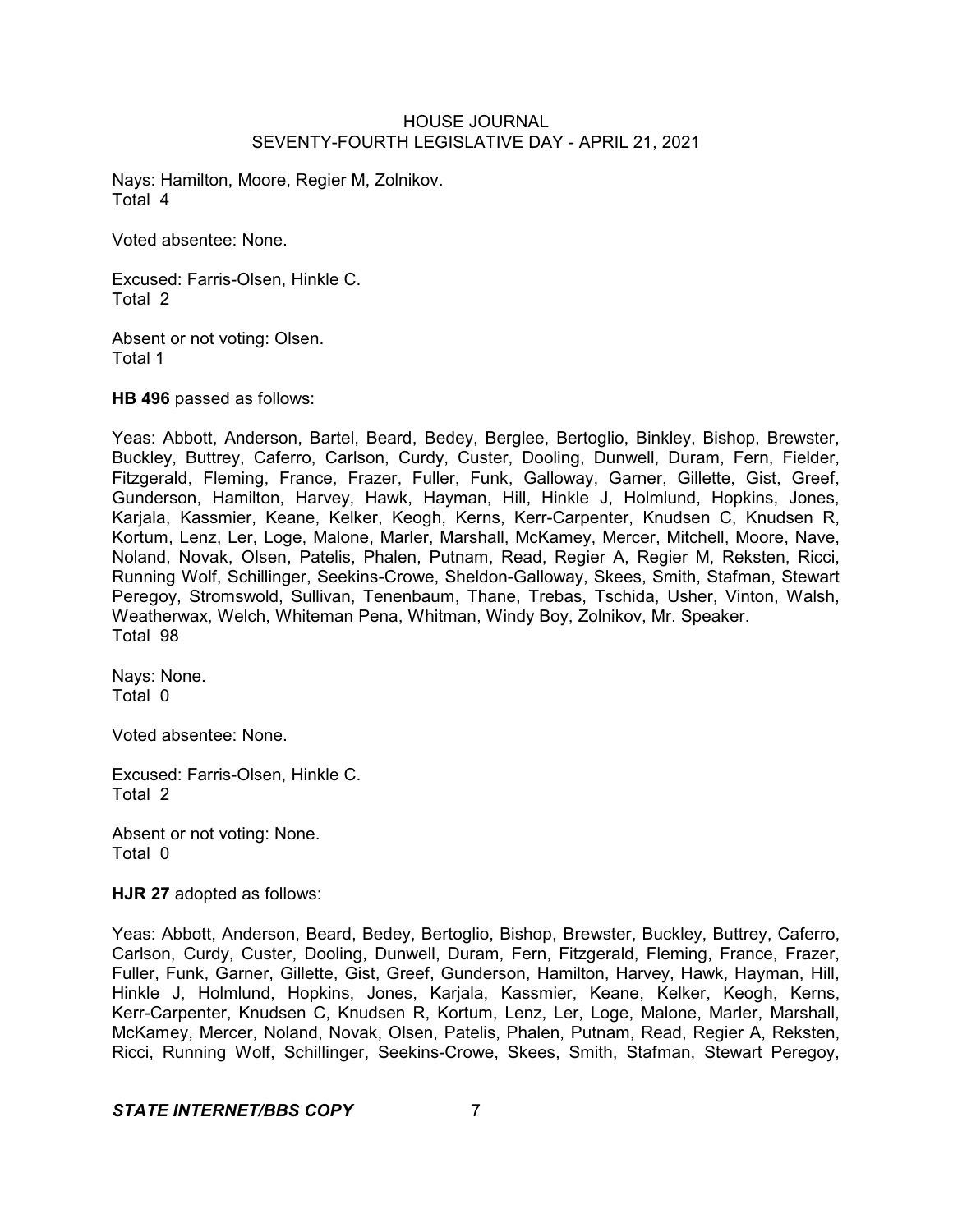Stromswold, Sullivan, Tenenbaum, Thane, Trebas, Usher, Vinton, Walsh, Weatherwax, Welch, Whiteman Pena, Whitman, Windy Boy, Zolnikov, Mr. Speaker. Total 87

Nays: Bartel, Berglee, Binkley, Fielder, Galloway, Mitchell, Moore, Nave, Regier M, Sheldon-Galloway, Tschida. Total 11

Voted absentee: None.

Excused: Farris-Olsen, Hinkle C. Total 2

Absent or not voting: None. Total 0

**HJR 30** adopted as follows:

Yeas: Abbott, Anderson, Beard, Bedey, Berglee, Bertoglio, Binkley, Bishop, Brewster, Buckley, Buttrey, Caferro, Carlson, Curdy, Custer, Dooling, Dunwell, Duram, Fern, Fielder, Fitzgerald, Fleming, France, Frazer, Fuller, Funk, Galloway, Garner, Gillette, Gist, Greef, Gunderson, Hamilton, Harvey, Hawk, Hayman, Hill, Hinkle J, Holmlund, Hopkins, Jones, Karjala, Kassmier, Keane, Kelker, Keogh, Kerns, Kerr-Carpenter, Knudsen C, Knudsen R, Kortum, Lenz, Ler, Loge, Malone, Marler, Marshall, McKamey, Mercer, Mitchell, Noland, Novak, Olsen, Patelis, Phalen, Putnam, Read, Regier A, Reksten, Ricci, Running Wolf, Schillinger, Seekins-Crowe, Sheldon-Galloway, Skees, Smith, Stafman, Stewart Peregoy, Stromswold, Sullivan, Tenenbaum, Thane, Trebas, Usher, Vinton, Walsh, Weatherwax, Welch, Whiteman Pena, Whitman, Windy Boy, Zolnikov, Mr. Speaker. Total 93

Nays: Bartel, Moore, Nave, Regier M, Tschida. Total 5

Voted absentee: None.

Excused: Farris-Olsen, Hinkle C. Total 2

Absent or not voting: None. Total 0

**HJR 36** adopted as follows:

Yeas: Abbott, Beard, Bedey, Bertoglio, Bishop, Brewster, Buckley, Caferro, Curdy, Custer, Dooling, Dunwell, Duram, Fern, Fielder, Fitzgerald, Fleming, France, Frazer, Funk, Garner,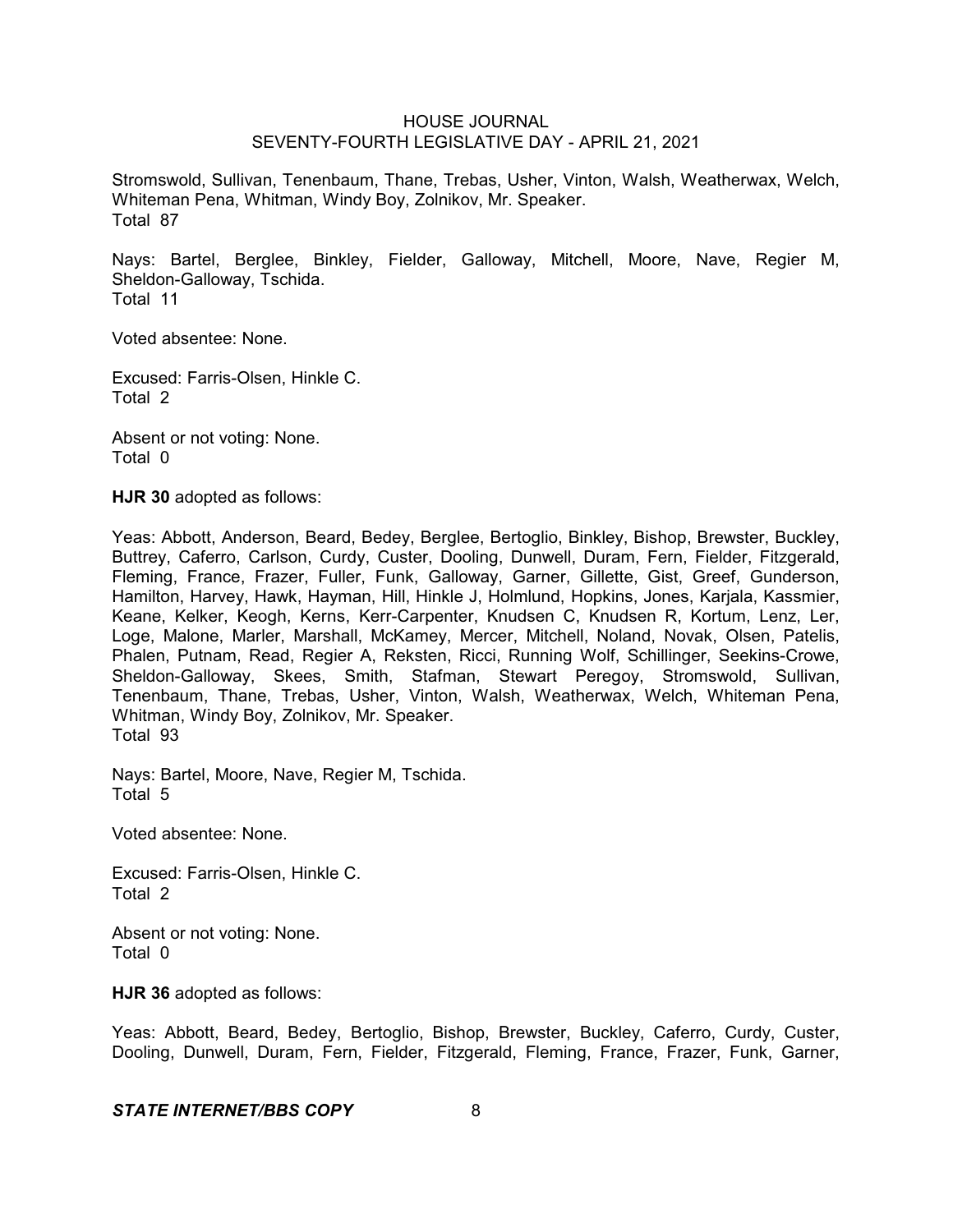Gillette, Gist, Greef, Gunderson, Hamilton, Harvey, Hawk, Hayman, Hill, Hinkle J, Holmlund, Hopkins, Jones, Karjala, Kassmier, Keane, Kelker, Keogh, Kerns, Kerr-Carpenter, Knudsen C, Knudsen R, Kortum, Loge, Malone, Marler, Marshall, McKamey, Mercer, Mitchell, Nave, Noland, Novak, Olsen, Phalen, Putnam, Reksten, Ricci, Running Wolf, Smith, Stafman, Stewart Peregoy, Stromswold, Sullivan, Tenenbaum, Thane, Trebas, Vinton, Walsh, Weatherwax, Welch, Whiteman Pena, Whitman, Windy Boy, Zolnikov, Mr. Speaker. Total 77

Nays: Anderson, Bartel, Berglee, Binkley, Buttrey, Carlson, Fuller, Galloway, Lenz, Ler, Moore, Patelis, Read, Regier A, Regier M, Schillinger, Seekins-Crowe, Sheldon-Galloway, Skees, Tschida, Usher. Total 21

Voted absentee: None.

Excused: Farris-Olsen, Hinkle C. Total 2

Absent or not voting: None. Total 0

**SB 44** concurred in as follows:

Yeas: Abbott, Anderson, Bartel, Beard, Bedey, Berglee, Bertoglio, Binkley, Bishop, Brewster, Buckley, Buttrey, Caferro, Carlson, Curdy, Custer, Dooling, Dunwell, Fern, Fielder, Fitzgerald, Fleming, France, Frazer, Fuller, Funk, Galloway, Garner, Gillette, Gist, Greef, Gunderson, Hamilton, Harvey, Hawk, Hayman, Hill, Hinkle J, Holmlund, Hopkins, Jones, Karjala, Kassmier, Keane, Kelker, Keogh, Kerns, Kerr-Carpenter, Knudsen C, Knudsen R, Kortum, Lenz, Ler, Loge, Malone, Marler, Marshall, McKamey, Mercer, Mitchell, Moore, Nave, Noland, Novak, Olsen, Patelis, Phalen, Putnam, Read, Regier A, Regier M, Reksten, Ricci, Running Wolf, Schillinger, Seekins-Crowe, Sheldon-Galloway, Skees, Smith, Stafman, Stewart Peregoy, Stromswold, Sullivan, Tenenbaum, Thane, Trebas, Tschida, Usher, Vinton, Walsh, Weatherwax, Welch, Whiteman Pena, Whitman, Windy Boy, Zolnikov, Mr. Speaker. Total 97

Nays: None. Total 0

Voted absentee: None.

Excused: Farris-Olsen, Hinkle C. Total 2

Absent or not voting: Duram. Total 1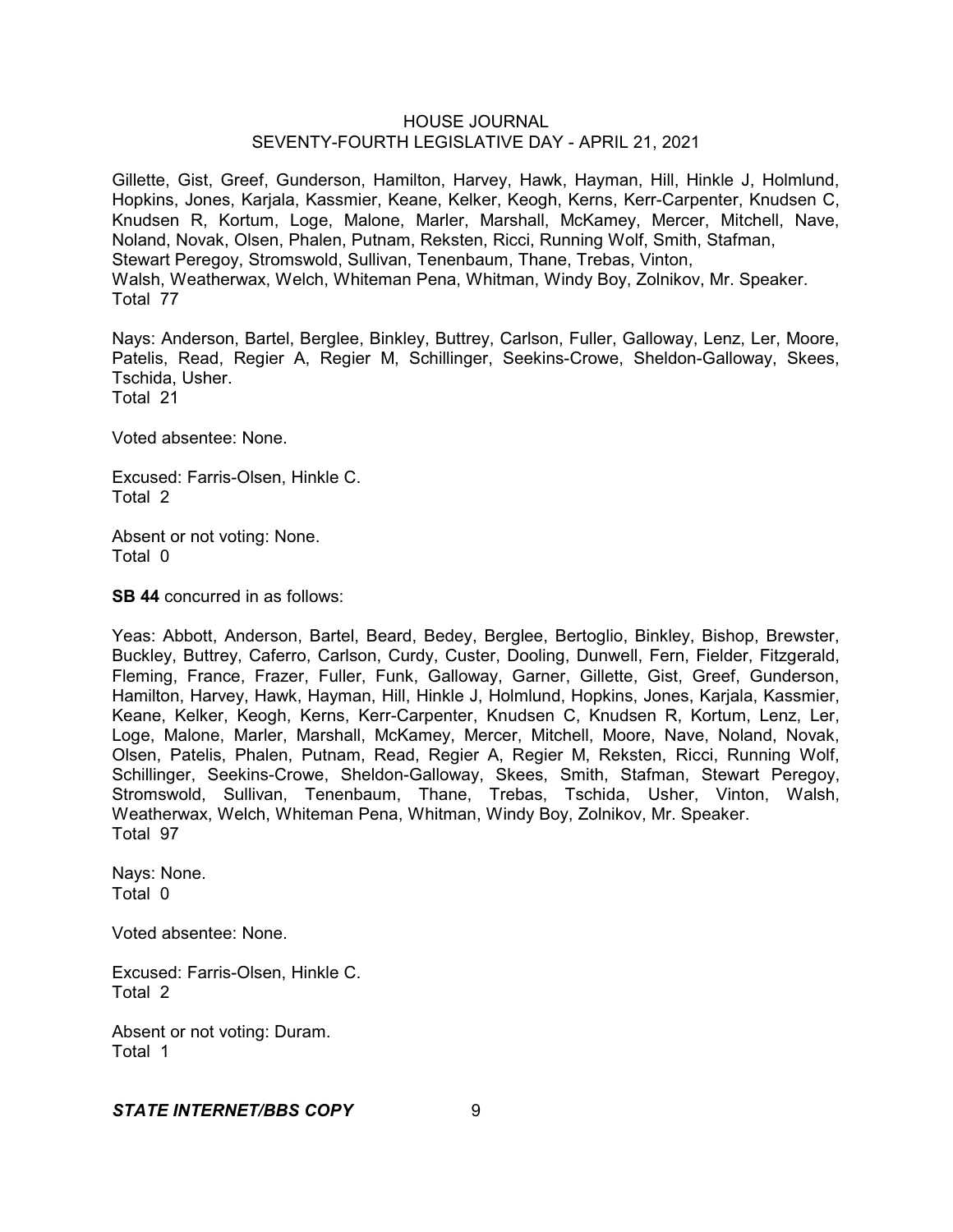**SB 147** concurred in as follows:

Yeas: Abbott, Anderson, Bedey, Bertoglio, Binkley, Bishop, Buckley, Buttrey, Caferro, Carlson, Curdy, Custer, Dooling, Dunwell, Duram, Fern, Fitzgerald, France, Frazer, Funk, Garner, Gist, Greef, Gunderson, Hamilton, Harvey, Hawk, Hayman, Holmlund, Hopkins, Jones, Karjala, Kassmier, Keane, Kelker, Keogh, Kerr-Carpenter, Kortum, Loge, Malone, Marler, McKamey, Novak, Phalen, Putnam, Reksten, Running Wolf, Smith, Stafman, Stewart Peregoy, Stromswold, Sullivan, Tenenbaum, Thane, Trebas, Walsh, Welch, Whiteman Pena, Whitman, Windy Boy.

Total 60

Nays: Bartel, Beard, Berglee, Brewster, Fielder, Fleming, Fuller, Galloway, Gillette, Hill, Hinkle J, Kerns, Knudsen C, Knudsen R, Lenz, Ler, Marshall, Mercer, Mitchell, Moore, Nave, Noland, Olsen, Patelis, Read, Regier A, Regier M, Ricci, Schillinger, Seekins-Crowe, Sheldon-Galloway, Skees, Tschida, Usher, Vinton, Zolnikov, Mr. Speaker. Total 37

Voted absentee: None.

Excused: Farris-Olsen, Hinkle C. Total 2

Absent or not voting: Weatherwax. Total 1

**SB 214** concurred in as follows:

Yeas: Anderson, Bartel, Beard, Bedey, Berglee, Bertoglio, Binkley, Brewster, Buttrey, Carlson, Custer, Dooling, Duram, Fielder, Fitzgerald, Fleming, Frazer, Fuller, Galloway, Garner, Gillette, Gist, Greef, Gunderson, Hill, Hinkle J, Holmlund, Hopkins, Jones, Kassmier, Kerns, Knudsen C, Knudsen R, Lenz, Ler, Loge, Malone, Marshall, McKamey, Mercer, Mitchell, Moore, Nave, Noland, Patelis, Phalen, Read, Regier A, Regier M, Reksten, Ricci, Schillinger, Seekins-Crowe, Sheldon-Galloway, Skees, Stromswold, Tschida, Usher, Vinton, Walsh, Welch, Whitman, Zolnikov, Mr. Speaker.

Total 64

Nays: Abbott, Bishop, Buckley, Caferro, Curdy, Dunwell, Fern, France, Funk, Hamilton, Harvey, Hawk, Hayman, Karjala, Keane, Kelker, Keogh, Kerr-Carpenter, Kortum, Marler, Novak, Olsen, Putnam, Running Wolf, Smith, Stafman, Stewart Peregoy, Sullivan, Tenenbaum, Thane, Trebas, Weatherwax, Whiteman Pena, Windy Boy. Total 34

Voted absentee: None.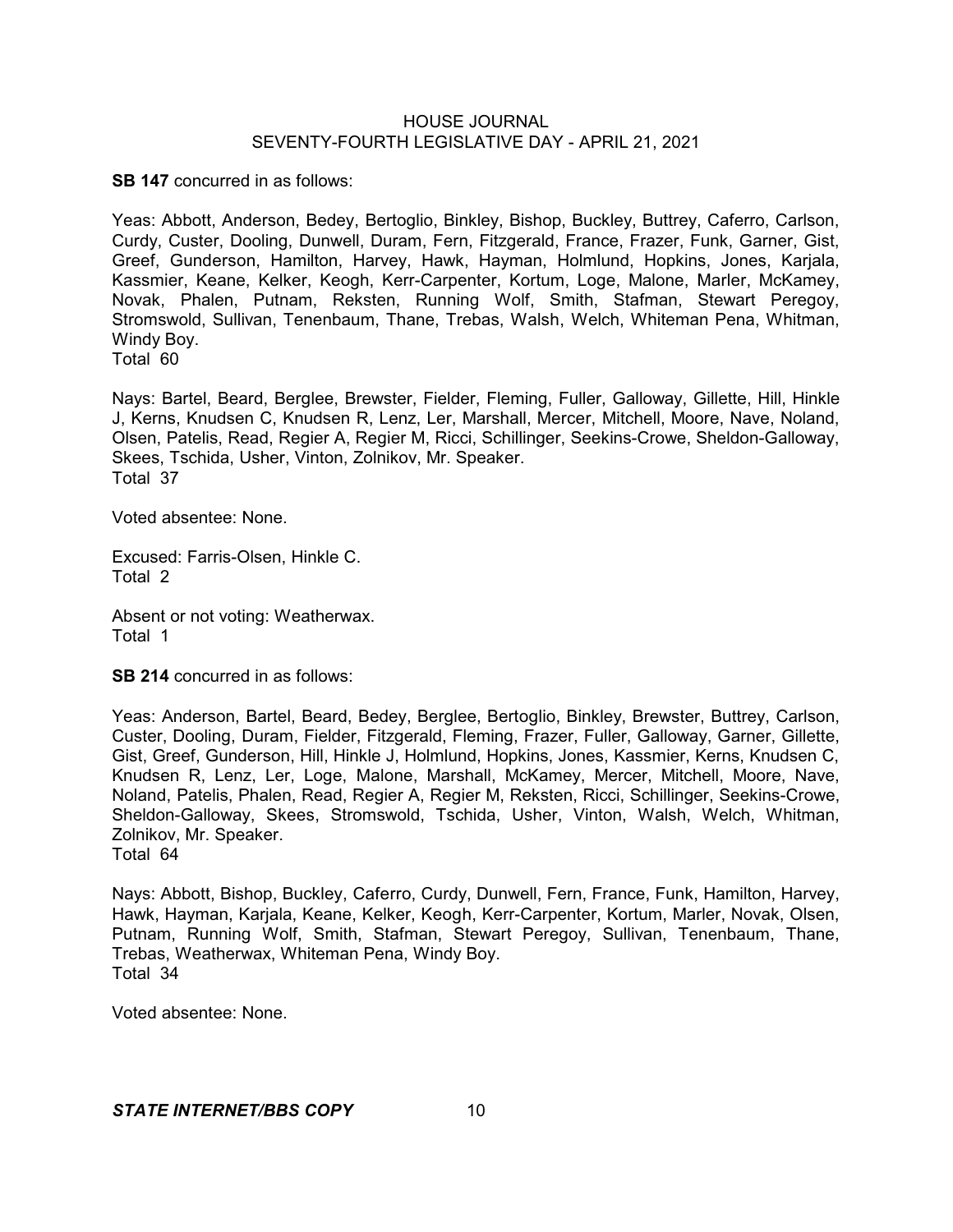Excused: Farris-Olsen, Hinkle C. Total 2

Absent or not voting: None. Total 0

**SB 263** concurred in as follows:

Yeas: Abbott, Anderson, Bartel, Beard, Bedey, Berglee, Bertoglio, Binkley, Bishop, Brewster, Buckley, Buttrey, Caferro, Carlson, Curdy, Custer, Dooling, Dunwell, Duram, Fern, Fielder, Fitzgerald, Fleming, France, Frazer, Fuller, Funk, Galloway, Garner, Gillette, Gist, Greef, Gunderson, Hamilton, Harvey, Hawk, Hayman, Hill, Hinkle J, Holmlund, Hopkins, Jones, Karjala, Kassmier, Keane, Kelker, Keogh, Kerns, Kerr-Carpenter, Knudsen C, Knudsen R, Kortum, Lenz, Ler, Loge, Malone, Marler, Marshall, McKamey, Mercer, Mitchell, Moore, Nave, Noland, Novak, Patelis, Phalen, Putnam, Read, Regier A, Regier M, Reksten, Ricci, Running Wolf, Schillinger, Seekins-Crowe, Sheldon-Galloway, Skees, Smith, Stafman, Stewart Peregoy, Stromswold, Sullivan, Thane, Trebas, Tschida, Usher, Vinton, Walsh, Weatherwax, Welch, Whiteman Pena, Whitman, Windy Boy, Zolnikov, Mr. Speaker. Total 96

Nays: Olsen, Tenenbaum. Total 2

Voted absentee: None.

Excused: Farris-Olsen, Hinkle C. Total 2

Absent or not voting: None. Total 0

**SB 269** concurred in as follows:

Yeas: Abbott, Anderson, Bedey, Berglee, Bertoglio, Bishop, Brewster, Buckley, Buttrey, Caferro, Carlson, Curdy, Custer, Dooling, Dunwell, Fern, Fitzgerald, Fleming, France, Frazer, Funk, Galloway, Garner, Gillette, Gist, Greef, Gunderson, Hamilton, Harvey, Hawk, Hayman, Hill, Hinkle J, Holmlund, Hopkins, Jones, Karjala, Kassmier, Keane, Kelker, Keogh, Kerns, Kerr-Carpenter, Knudsen C, Kortum, Loge, Malone, Marler, McKamey, Moore, Noland, Novak, Olsen, Patelis, Phalen, Putnam, Regier M, Reksten, Ricci, Running Wolf, Sheldon-Galloway, Smith, Stafman, Stewart Peregoy, Stromswold, Sullivan, Tenenbaum, Thane, Trebas, Usher, Walsh, Weatherwax, Welch, Whiteman Pena, Whitman, Windy Boy. Total 76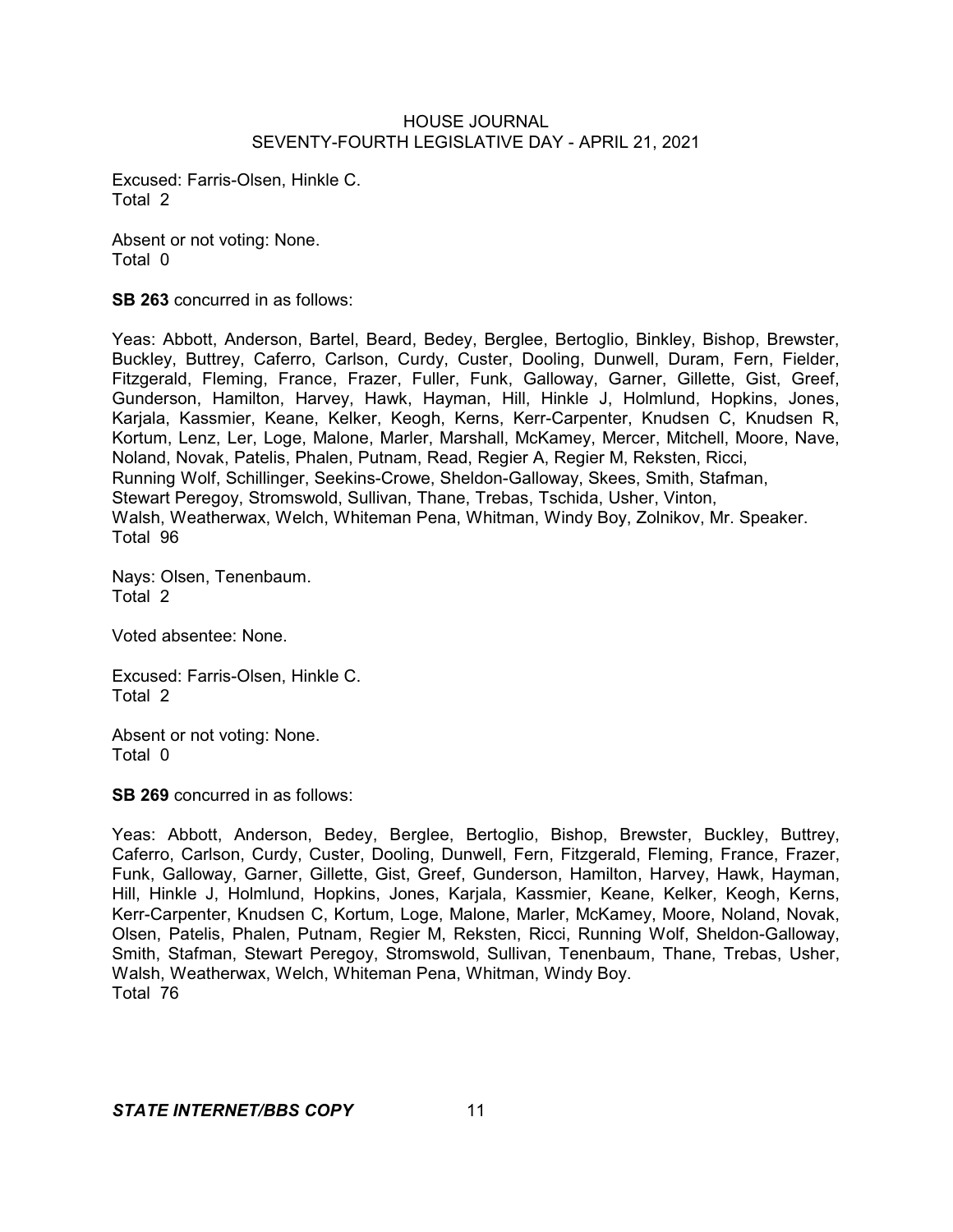Nays: Bartel, Beard, Binkley, Duram, Fielder, Fuller, Knudsen R, Lenz, Ler, Marshall, Mercer, Mitchell, Nave, Read, Regier A, Schillinger, Seekins-Crowe, Skees, Tschida, Vinton, Zolnikov, Mr. Speaker. Total 22

Voted absentee: None.

Excused: Farris-Olsen, Hinkle C. Total 2

Absent or not voting: None. Total 0

**SB 288** concurred in as follows:

Yeas: Anderson, Bartel, Beard, Bedey, Berglee, Bertoglio, Binkley, Bishop, Brewster, Buckley, Buttrey, Carlson, Curdy, Custer, Dooling, Duram, Fern, Fielder, Fitzgerald, Fleming, France, Frazer, Funk, Galloway, Garner, Gillette, Gist, Greef, Gunderson, Hamilton, Harvey, Hawk, Hayman, Hill, Hinkle J, Holmlund, Hopkins, Jones, Kassmier, Keane, Kelker, Keogh, Kerns, Kerr-Carpenter, Knudsen C, Knudsen R, Lenz, Ler, Loge, Malone, Marshall, McKamey, Mercer, Mitchell, Moore, Nave, Noland, Novak, Olsen, Phalen, Putnam, Read, Regier A, Regier M, Reksten, Ricci, Running Wolf, Schillinger, Seekins-Crowe, Sheldon-Galloway, Skees, Smith, Stafman, Stewart Peregoy, Stromswold, Sullivan, Thane, Trebas, Tschida, Usher, Vinton, Walsh, Weatherwax, Welch, Whiteman Pena, Whitman, Windy Boy, Zolnikov, Mr. Speaker. Total 89

Nays: Abbott, Caferro, Dunwell, Fuller, Karjala, Kortum, Marler, Patelis, Tenenbaum. Total 9

Voted absentee: None.

Excused: Farris-Olsen, Hinkle C. Total 2

Absent or not voting: None. Total 0

**SB 308** concurred in as follows:

Yeas: Abbott, Anderson, Bartel, Beard, Bedey, Berglee, Bertoglio, Binkley, Bishop, Brewster, Buckley, Buttrey, Caferro, Carlson, Curdy, Custer, Dooling, Duram, Fern, Fielder, Fitzgerald, Fleming, France, Frazer, Funk, Galloway, Garner, Gillette, Gist, Greef, Gunderson, Hamilton, Harvey, Hawk, Hayman, Hill, Hinkle J, Holmlund, Hopkins, Jones, Karjala, Kassmier, Keane, Kelker, Keogh, Kerns, Kerr-Carpenter, Knudsen C, Knudsen R, Kortum, Lenz, Ler, Loge, Malone, Marler, Marshall, McKamey, Mercer, Mitchell, Moore, Nave, Noland, Novak, Patelis,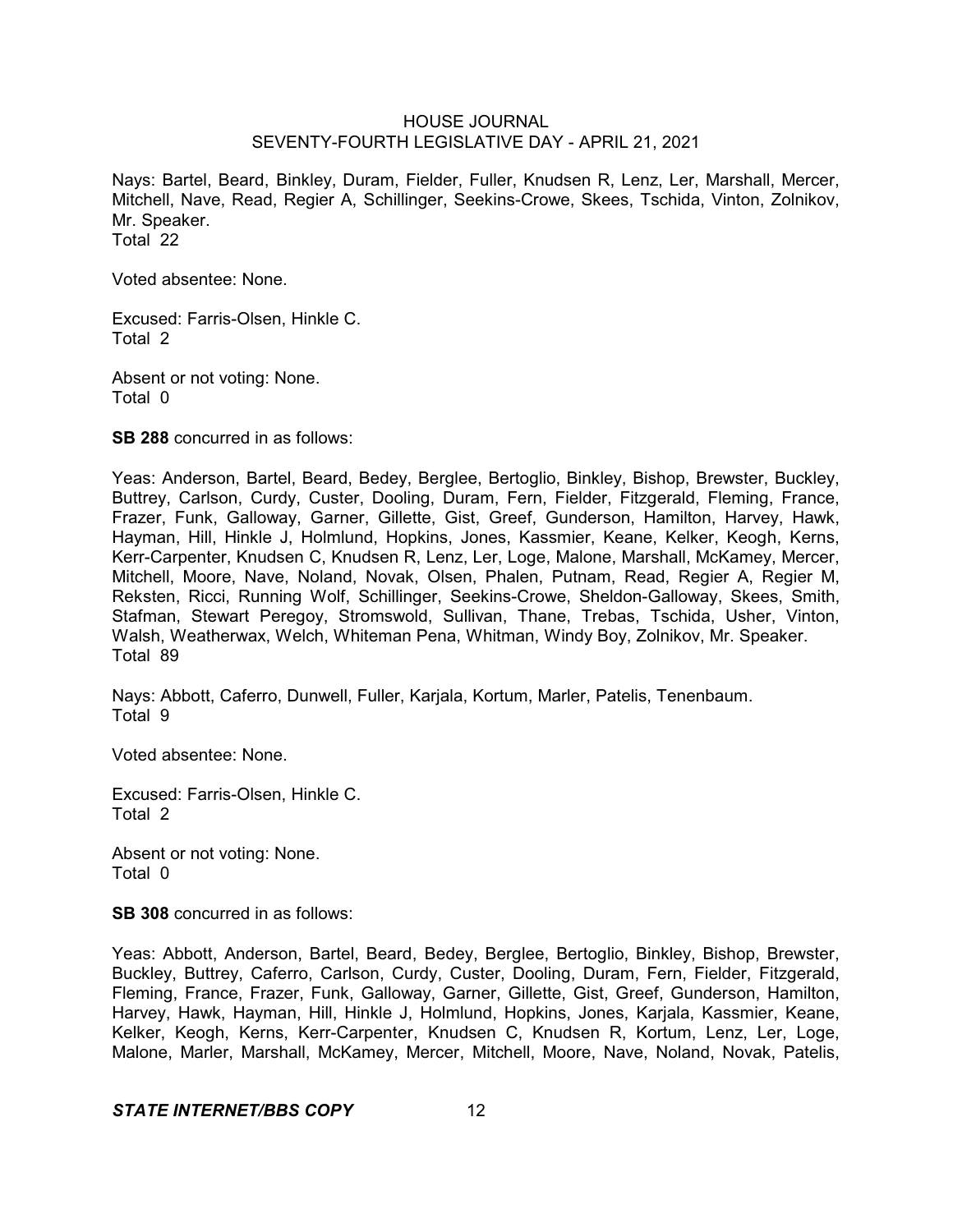Phalen, Putnam, Read, Regier A, Regier M, Reksten, Ricci, Running Wolf, Schillinger, Seekins-Crowe, Sheldon-Galloway, Skees, Smith, Stafman, Stewart Peregoy, Stromswold, Sullivan, Tenenbaum, Thane, Trebas, Tschida, Usher, Vinton, Walsh, Weatherwax, Welch, Whiteman Pena, Whitman, Windy Boy, Zolnikov, Mr. Speaker. Total 95

Nays: Dunwell, Fuller, Olsen. Total 3

Voted absentee: None.

Excused: Farris-Olsen, Hinkle C. Total 2

Absent or not voting: None. Total 0

**SB 326** concurred in as follows:

Yeas: Abbott, Anderson, Bartel, Beard, Bedey, Berglee, Bertoglio, Binkley, Bishop, Brewster, Buckley, Buttrey, Caferro, Carlson, Curdy, Custer, Dooling, Dunwell, Duram, Fern, Fielder, Fitzgerald, Fleming, France, Frazer, Fuller, Funk, Galloway, Garner, Gillette, Gist, Greef, Gunderson, Hamilton, Harvey, Hawk, Hayman, Hill, Hinkle J, Holmlund, Hopkins, Jones, Karjala, Kassmier, Keane, Kelker, Keogh, Kerns, Kerr-Carpenter, Knudsen C, Knudsen R, Kortum, Lenz, Ler, Loge, Malone, Marler, Marshall, McKamey, Mercer, Mitchell, Moore, Noland, Novak, Olsen, Patelis, Phalen, Putnam, Read, Regier A, Regier M, Reksten, Ricci, Running Wolf, Schillinger, Seekins-Crowe, Sheldon-Galloway, Skees, Smith, Stafman, Stewart Peregoy, Stromswold, Sullivan, Tenenbaum, Thane, Trebas, Tschida, Usher, Vinton, Walsh, Weatherwax, Welch, Whiteman Pena, Whitman, Windy Boy, Zolnikov, Mr. Speaker. Total 97

Nays: Nave. Total 1

Voted absentee: None.

Excused: Farris-Olsen, Hinkle C. Total 2

Absent or not voting: None. Total 0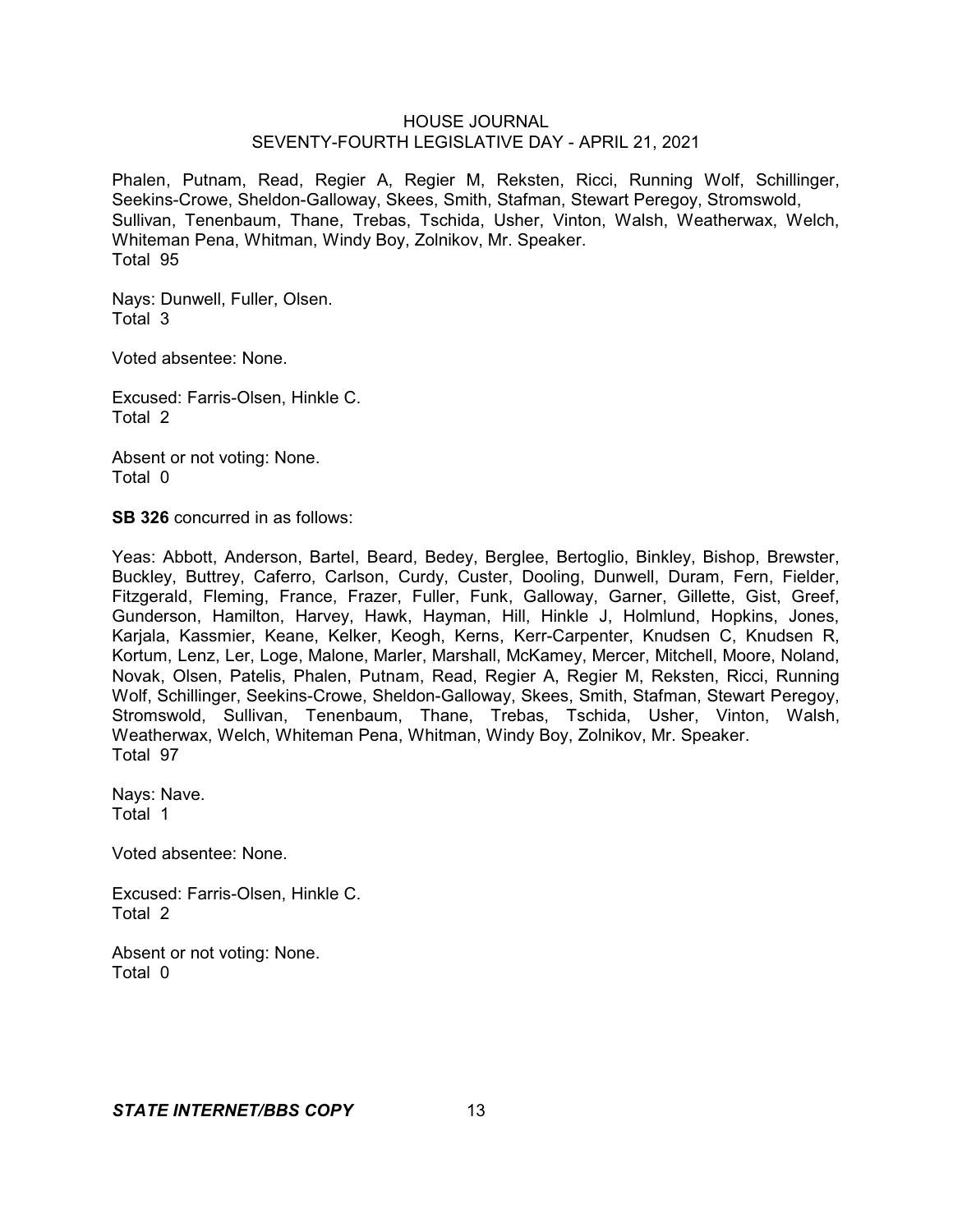**SB 370** concurred in as follows:

Yeas: Anderson, Bartel, Beard, Bedey, Berglee, Bertoglio, Binkley, Brewster, Buttrey, Carlson, Custer, Dooling, Duram, Fielder, Fitzgerald, Fleming, Frazer, Fuller, Galloway, Garner, Gillette, Gist, Greef, Gunderson, Hill, Hinkle J, Holmlund, Hopkins, Jones, Kassmier, Kerns, Knudsen C, Knudsen R, Lenz, Ler, Loge, Malone, Marshall, McKamey, Mercer, Mitchell, Moore, Nave,

Noland, Phalen, Putnam, Read, Regier A, Regier M, Reksten, Ricci, Schillinger, Seekins-Crowe, Sheldon-Galloway, Skees, Stromswold, Trebas, Tschida, Usher, Vinton, Walsh, Welch, Whitman, Zolnikov, Mr. Speaker. Total 65

Nays: Abbott, Bishop, Buckley, Caferro, Curdy, Dunwell, Fern, France, Funk, Hamilton, Harvey, Hawk, Hayman, Karjala, Keane, Kelker, Keogh, Kerr-Carpenter, Kortum, Marler, Novak, Olsen, Patelis, Running Wolf, Smith, Stafman, Stewart Peregoy, Sullivan, Tenenbaum, Thane, Weatherwax, Whiteman Pena, Windy Boy. Total 33

Voted absentee: None.

Excused: Farris-Olsen, Hinkle C. Total 2

Absent or not voting: None. Total 0

**SJR 3** concurred in as follows:

Yeas: Anderson, Bartel, Beard, Bedey, Berglee, Bertoglio, Binkley, Brewster, Buckley, Buttrey, Caferro, Carlson, Custer, Dooling, Duram, Fern, Fielder, Fitzgerald, Fleming, Frazer, Fuller, Funk, Galloway, Garner, Gillette, Gist, Greef, Gunderson, Harvey, Hill, Hinkle J, Holmlund, Hopkins, Jones, Kassmier, Keane, Kerns, Kerr-Carpenter, Knudsen C, Knudsen R, Kortum, Lenz, Ler, Loge, Malone, Marshall, McKamey, Mercer, Mitchell, Moore, Nave, Noland, Novak, Patelis, Phalen, Putnam, Read, Regier A, Regier M, Reksten, Ricci, Schillinger, Seekins-Crowe, Sheldon-Galloway, Skees, Smith, Stromswold, Sullivan, Tenenbaum, Trebas, Tschida, Usher, Vinton, Walsh, Welch, Whitman, Zolnikov, Mr. Speaker. Total 78

Nays: Abbott, Bishop, Curdy, Dunwell, France, Hamilton, Hawk, Hayman, Karjala, Kelker, Keogh, Marler, Olsen, Running Wolf, Stafman, Stewart Peregoy, Thane, Weatherwax, Whiteman Pena, Windy Boy. Total 20

Voted absentee: None.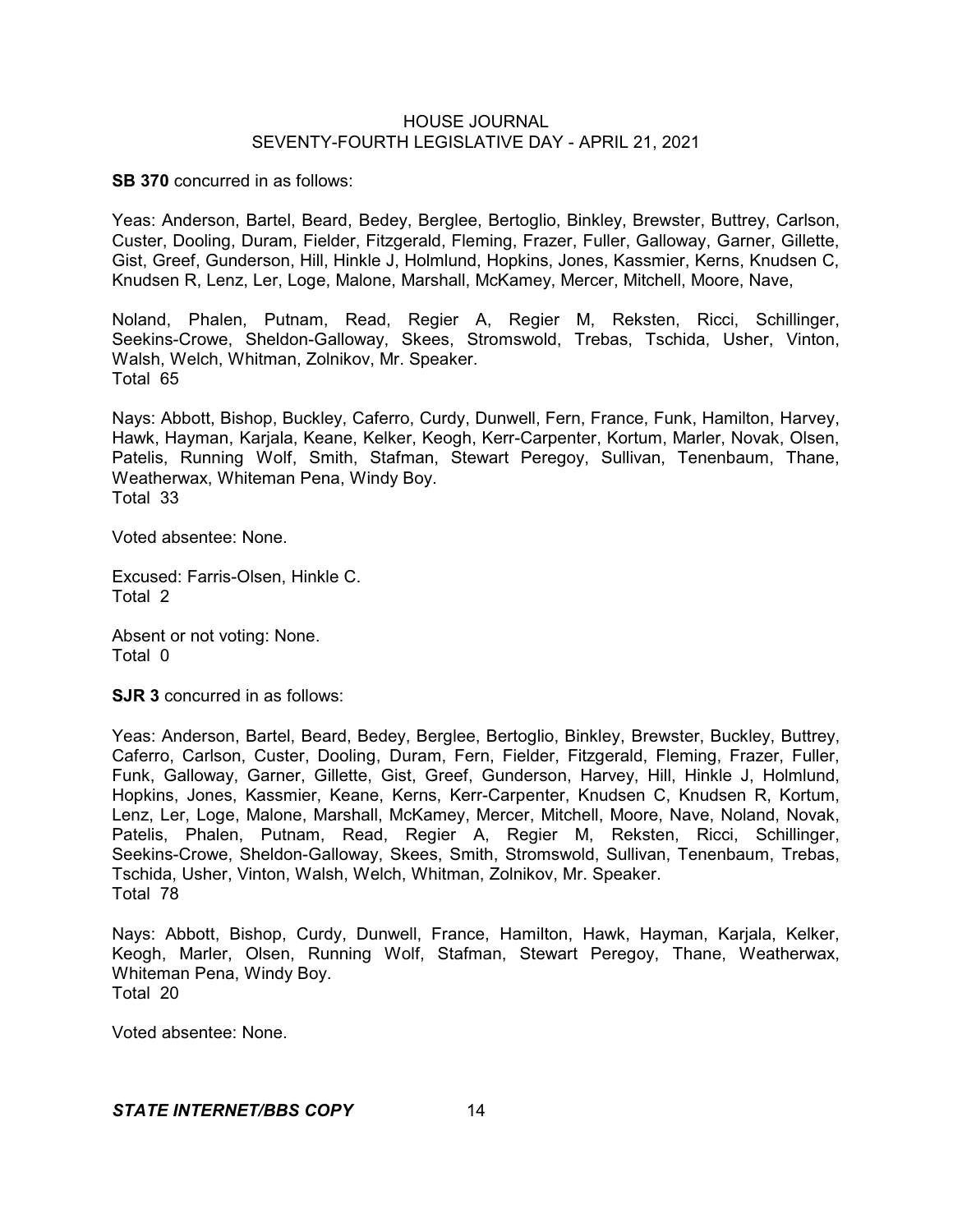Excused: Farris-Olsen, Hinkle C. Total 2

Absent or not voting: None. Total 0

**SJR 13** concurred in as follows:

Yeas: Abbott, Anderson, Bartel, Beard, Bedey, Berglee, Bertoglio, Binkley, Bishop, Brewster, Buckley, Buttrey, Caferro, Carlson, Curdy, Custer, Dooling, Dunwell, Duram, Fern, Fielder, Fitzgerald, Fleming, France, Frazer, Fuller, Funk, Galloway, Garner, Gillette, Gist, Greef, Gunderson, Hamilton, Harvey, Hawk, Hayman, Hill, Hinkle J, Holmlund, Hopkins, Jones, Karjala, Kassmier, Keane, Kelker, Keogh, Kerns, Kerr-Carpenter, Knudsen C, Knudsen R, Kortum, Lenz, Ler, Loge, Malone, Marler, Marshall, McKamey, Mercer, Mitchell, Moore, Nave, Noland, Novak, Olsen, Patelis, Phalen, Putnam, Read, Regier A, Regier M, Reksten, Ricci, Running Wolf, Schillinger, Seekins-Crowe, Sheldon-Galloway, Skees, Smith, Stafman, Stewart Peregoy, Stromswold, Sullivan, Tenenbaum, Thane, Trebas, Tschida, Usher, Vinton, Walsh, Weatherwax, Welch, Whiteman Pena, Whitman, Windy Boy, Zolnikov, Mr. Speaker. Total 98

Nays: None. Total 0

Voted absentee: None.

Excused: Farris-Olsen, Hinkle C. Total 2

Absent or not voting: None. Total 0

### **SECOND READING OF BILLS (COMMITTEE OF THE WHOLE)**

Majority Leader Vinton moved the House resolve itself into a Committee of the Whole for consideration of business on second reading. Motion carried. Representative Fern in the chair.

Mr. Speaker: We, your Committee of the Whole, having had under consideration business on second reading, recommend as follows:

**HB 66** - **Senate Amendments** - Representative Moore moved Senate amendments to **HB 66** be concurred in. Motion carried as follows:

Yeas: Abbott, Anderson, Bartel, Beard, Bedey, Berglee, Bertoglio, Binkley, Bishop, Brewster, Buckley, Buttrey, Caferro, Carlson, Curdy, Custer, Dooling, Dunwell, Duram, Farris-Olsen,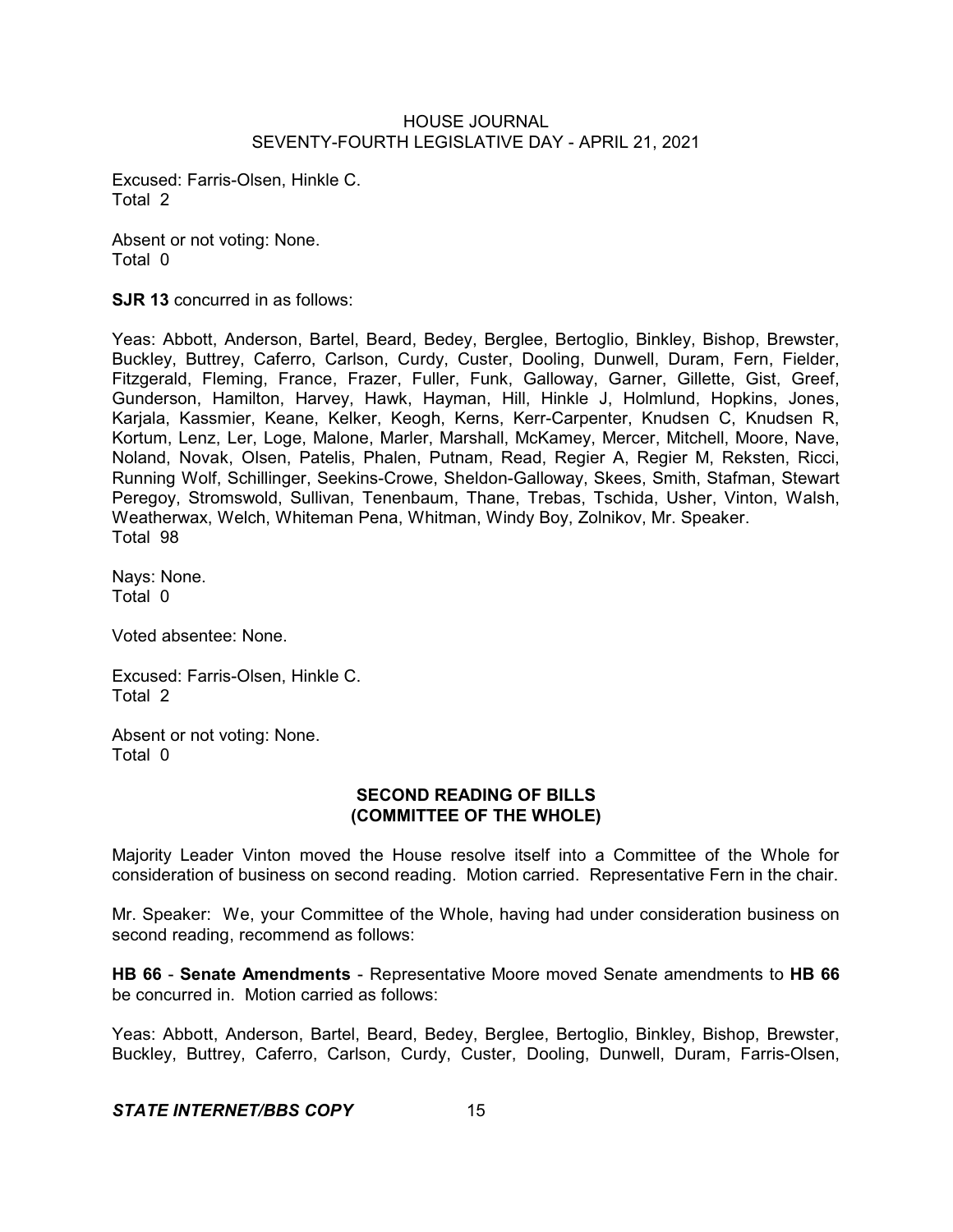Fielder, Fitzgerald, Fleming, France, Frazer, Fuller, Funk, Galloway, Garner, Gillette, Gist, Greef, Gunderson, Hamilton, Harvey, Hawk, Hayman, Hill, Hinkle J, Holmlund, Hopkins, Jones, Karjala, Kassmier, Keane, Kelker, Keogh, Kerns, Kerr-Carpenter, Knudsen C, Knudsen R, Kortum, Lenz, Ler, Loge, Malone, Marler, Marshall, McKamey, Mercer, Mitchell, Moore, Nave, Noland, Novak, Olsen, Patelis, Phalen, Putnam, Read, Regier A, Regier M, Reksten, Ricci, Running Wolf, Schillinger, Seekins-Crowe, Sheldon-Galloway, Skees, Smith, Stafman, Stewart Peregoy, Stromswold, Sullivan, Tenenbaum, Thane, Trebas, Tschida, Usher, Vinton, Walsh, Weatherwax, Welch, Whiteman Pena, Whitman, Windy Boy, Zolnikov, Mr. Speaker. Total 98

Nays: Fern. Total 1

Voted absentee: Farris-Olsen, Aye.

Excused: Farris-Olsen, Hinkle C. Total 2

Absent or not voting: None. Total 0

**HB 167** - **Senate Amendments** - Representative Sheldon-Galloway moved Senate amendments to **HB 167** be concurred in. Motion carried as follows:

Yeas: Anderson, Bartel, Beard, Bedey, Berglee, Bertoglio, Binkley, Brewster, Buttrey, Carlson, Custer, Dooling, Duram, Fielder, Fitzgerald, Fleming, Frazer, Fuller, Galloway, Garner, Gillette, Gist, Greef, Gunderson, Hill, Hinkle J, Holmlund, Hopkins, Jones, Kassmier, Kerns, Knudsen C, Knudsen R, Lenz, Ler, Loge, Malone, Marshall, McKamey, Mercer, Mitchell, Moore, Nave, Noland, Patelis, Phalen, Putnam, Read, Regier A, Regier M, Reksten, Ricci, Schillinger, Seekins-Crowe, Sheldon-Galloway, Skees, Stromswold, Trebas, Tschida, Usher, Vinton, Walsh, Welch, Whitman, Zolnikov, Mr. Speaker. Total 66

Nays: Abbott, Bishop, Buckley, Caferro, Curdy, Dunwell, Farris-Olsen, Fern, France, Funk, Hamilton, Harvey, Hawk, Hayman, Karjala, Keane, Kelker, Keogh, Kerr-Carpenter, Kortum, Marler, Novak, Olsen, Running Wolf, Smith, Stafman, Stewart Peregoy, Sullivan, Tenenbaum, Thane, Weatherwax, Whiteman Pena, Windy Boy. Total 33

Voted absentee: Farris-Olsen, No.

Excused: Farris-Olsen, Hinkle C. Total 2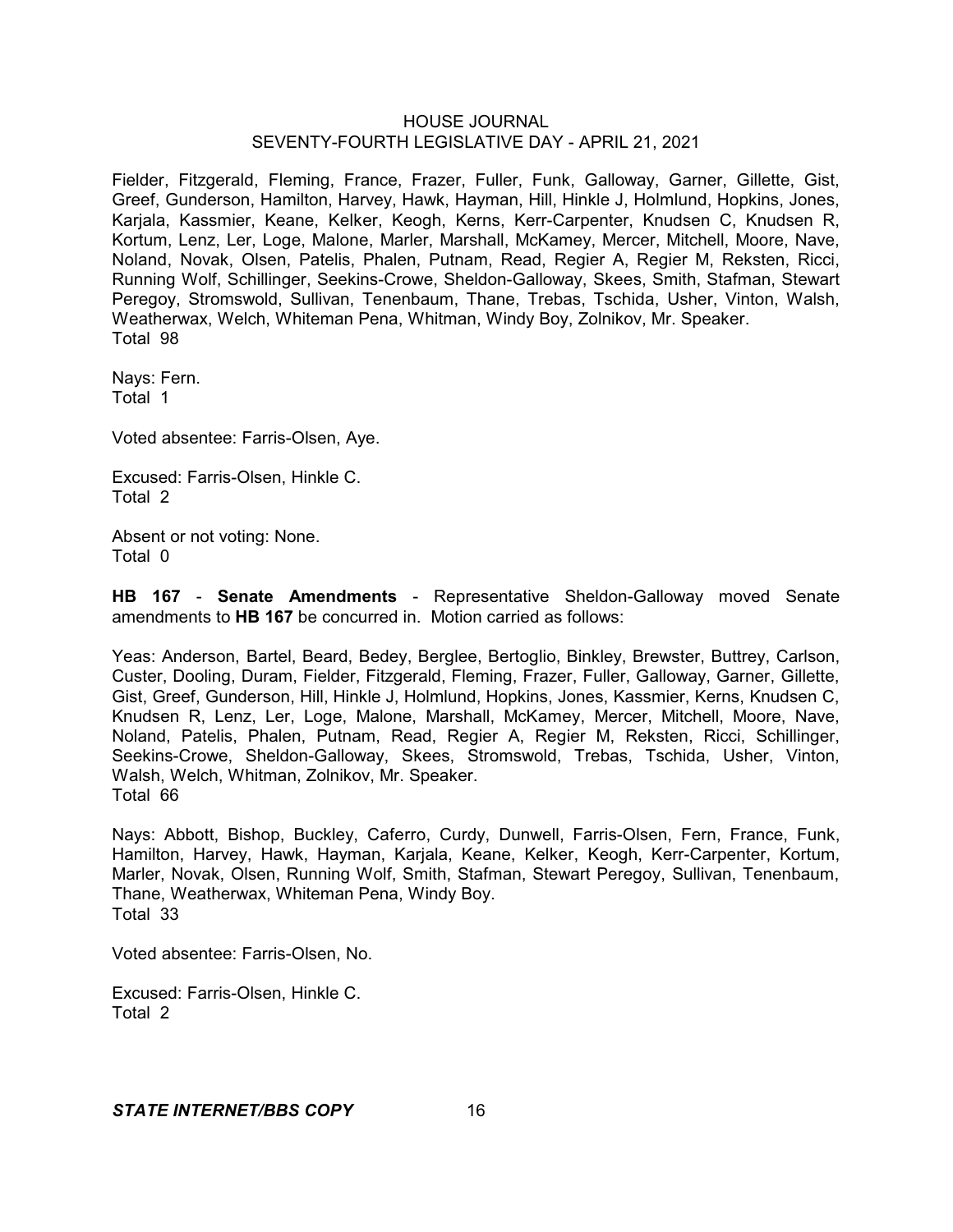Absent or not voting: None. Total 0

**HB 426** - **Senate Amendments** - Representative Lenz moved Senate amendments to **HB 426** be concurred in. Motion carried as follows:

Yeas: Anderson, Bartel, Beard, Bedey, Berglee, Bertoglio, Binkley, Brewster, Buttrey, Carlson, Custer, Dooling, Dunwell, Duram, Fern, Fielder, Fitzgerald, Fleming, Frazer, Fuller, Galloway, Garner, Gillette, Gist, Greef, Gunderson, Hill, Hinkle J, Holmlund, Hopkins, Jones, Kassmier, Kerns, Knudsen C, Knudsen R, Lenz, Ler, Loge, Malone, Marshall, McKamey, Mercer, Mitchell, Moore, Nave, Noland, Patelis, Phalen, Putnam, Read, Regier A, Regier M, Reksten, Ricci, Schillinger, Seekins-Crowe, Sheldon-Galloway, Skees, Smith, Stromswold, Tenenbaum, Thane, Trebas, Tschida, Usher, Vinton, Walsh, Welch, Whitman, Zolnikov, Mr. Speaker. Total 71

Nays: Abbott, Bishop, Buckley, Caferro, Curdy, Farris-Olsen, France, Funk, Hamilton, Harvey, Hawk, Hayman, Karjala, Keane, Kelker, Keogh, Kerr-Carpenter, Kortum, Marler, Novak, Olsen, Running Wolf, Stafman, Stewart Peregoy, Sullivan, Weatherwax, Whiteman Pena, Windy Boy. Total 28

Voted absentee: Farris-Olsen, No.

Excused: Farris-Olsen, Hinkle C. Total 2

Absent or not voting: None. Total 0

**HB 448** - **Senate Amendments** - Representative Kassmier moved Senate amendments to **HB 448** be **not** concurred in. Motion carried as follows:

Yeas: Abbott, Anderson, Bartel, Beard, Bedey, Berglee, Bertoglio, Binkley, Bishop, Brewster, Buckley, Buttrey, Caferro, Carlson, Curdy, Custer, Dooling, Dunwell, Duram, Farris-Olsen, Fern, Fielder, Fitzgerald, Fleming, France, Frazer, Fuller, Funk, Galloway, Garner, Gillette, Gist, Greef, Gunderson, Hamilton, Harvey, Hawk, Hayman, Hill, Hinkle J, Holmlund, Hopkins, Jones, Karjala, Kassmier, Keane, Kelker, Keogh, Kerns, Kerr-Carpenter, Knudsen C, Knudsen R, Kortum, Lenz, Ler, Loge, Malone, Marler, Marshall, McKamey, Mercer, Mitchell, Moore, Nave, Noland, Novak, Olsen, Patelis, Phalen, Putnam, Read, Regier A, Regier M, Reksten, Ricci, Running Wolf, Schillinger, Seekins-Crowe, Sheldon-Galloway, Skees, Smith, Stafman, Stewart Peregoy, Stromswold, Sullivan, Tenenbaum, Thane, Trebas, Tschida, Usher, Vinton, Walsh, Weatherwax, Welch, Whiteman Pena, Whitman, Windy Boy, Zolnikov, Mr. Speaker. Total 99

Nays: None. Total 0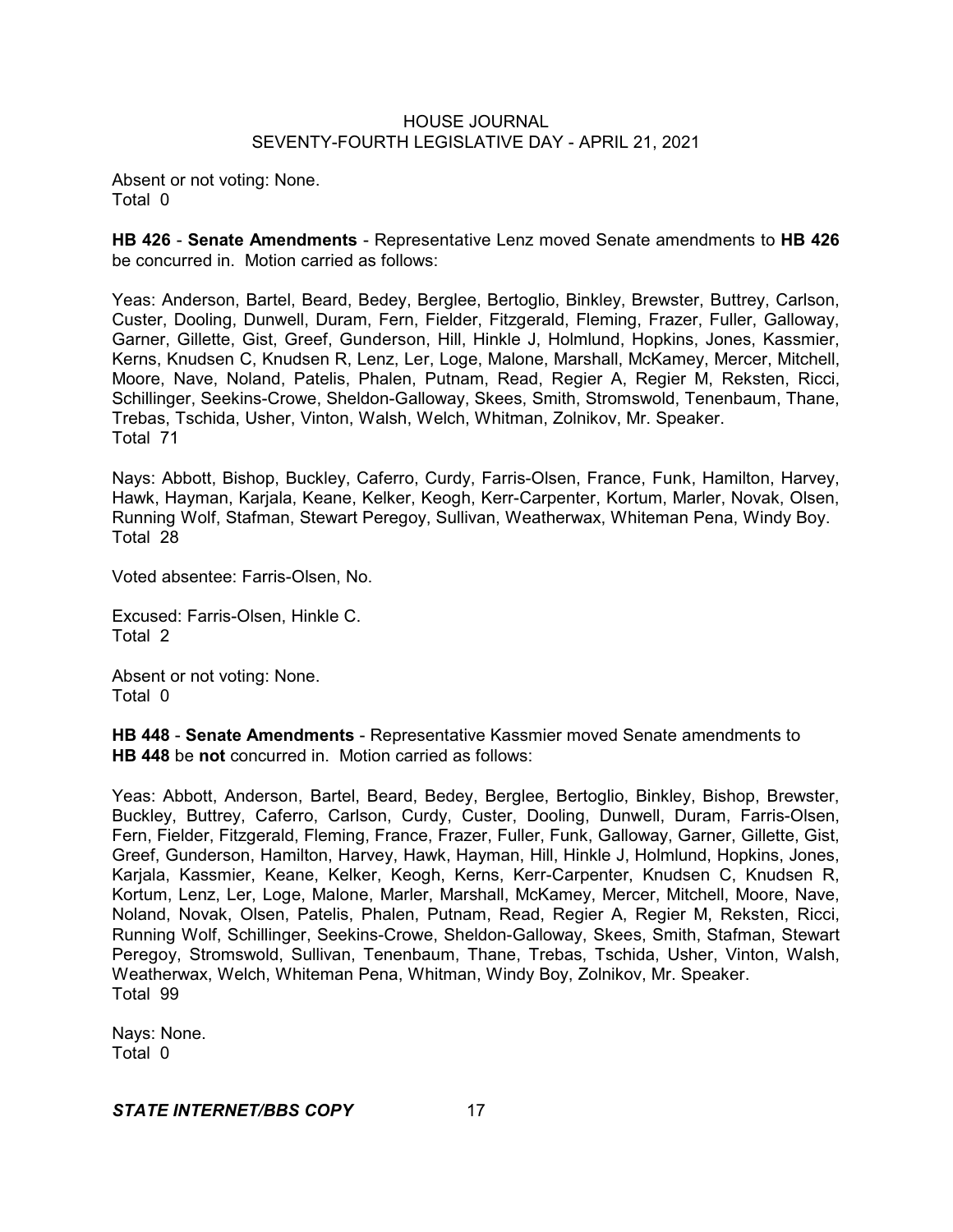Voted absentee: Farris-Olsen, Aye.

Excused: Farris-Olsen, Hinkle C. Total 2

Absent or not voting: None. Total 0

**HB 449** - **Senate Amendments** - Representative Garner moved Senate amendments to **HB 449** be concurred in. Motion carried as follows:

Yeas: Abbott, Anderson, Bartel, Beard, Bedey, Berglee, Bertoglio, Binkley, Bishop, Brewster, Buckley, Buttrey, Caferro, Carlson, Curdy, Custer, Dooling, Dunwell, Duram, Farris-Olsen, Fern, Fielder, Fitzgerald, Fleming, France, Frazer, Fuller, Funk, Galloway, Garner, Gillette, Gist, Greef, Gunderson, Hamilton, Harvey, Hawk, Hayman, Hill, Hinkle J, Holmlund, Hopkins, Jones, Karjala, Kassmier, Keane, Kelker, Keogh, Kerns, Kerr-Carpenter, Knudsen C, Knudsen R, Kortum, Lenz, Ler, Loge, Malone, Marler, Marshall, McKamey, Mercer, Mitchell, Moore, Nave, Noland, Novak, Olsen, Patelis, Phalen, Putnam, Read, Regier A, Regier M, Reksten, Ricci, Running Wolf, Schillinger, Seekins-Crowe, Sheldon-Galloway, Skees, Smith, Stafman, Stewart Peregoy, Stromswold, Sullivan, Tenenbaum, Thane, Trebas, Tschida, Usher, Vinton, Walsh, Weatherwax, Welch, Whiteman Pena, Whitman, Windy Boy, Zolnikov, Mr. Speaker. Total 99

Nays: None. Total 0

Voted absentee: Farris-Olsen, Aye.

Excused: Farris-Olsen, Hinkle C. Total 2

Absent or not voting: None. Total 0

**HB 450** - **Senate Amendments** - Representative Gunderson moved Senate amendments to **HB 450** be concurred in. Motion carried as follows:

Yeas: Abbott, Anderson, Bartel, Beard, Bedey, Berglee, Bertoglio, Binkley, Bishop, Brewster, Buckley, Buttrey, Caferro, Carlson, Curdy, Custer, Dooling, Dunwell, Duram, Farris-Olsen, Fern, Fielder, Fitzgerald, Fleming, France, Frazer, Fuller, Funk, Galloway, Garner, Gillette, Gist, Greef, Gunderson, Hamilton, Harvey, Hawk, Hayman, Hill, Hinkle J, Holmlund, Hopkins, Jones, Karjala, Kassmier, Keane, Kelker, Keogh, Kerns, Kerr-Carpenter, Knudsen C, Knudsen R, Kortum, Lenz, Ler, Loge, Malone, Marler, Marshall, McKamey, Mercer, Mitchell, Moore, Nave, Noland, Novak, Patelis, Phalen, Putnam, Read, Regier A, Regier M, Reksten, Ricci, Running Wolf, Schillinger, Seekins-Crowe, Sheldon-Galloway, Skees, Smith, Stafman, Stewart Peregoy,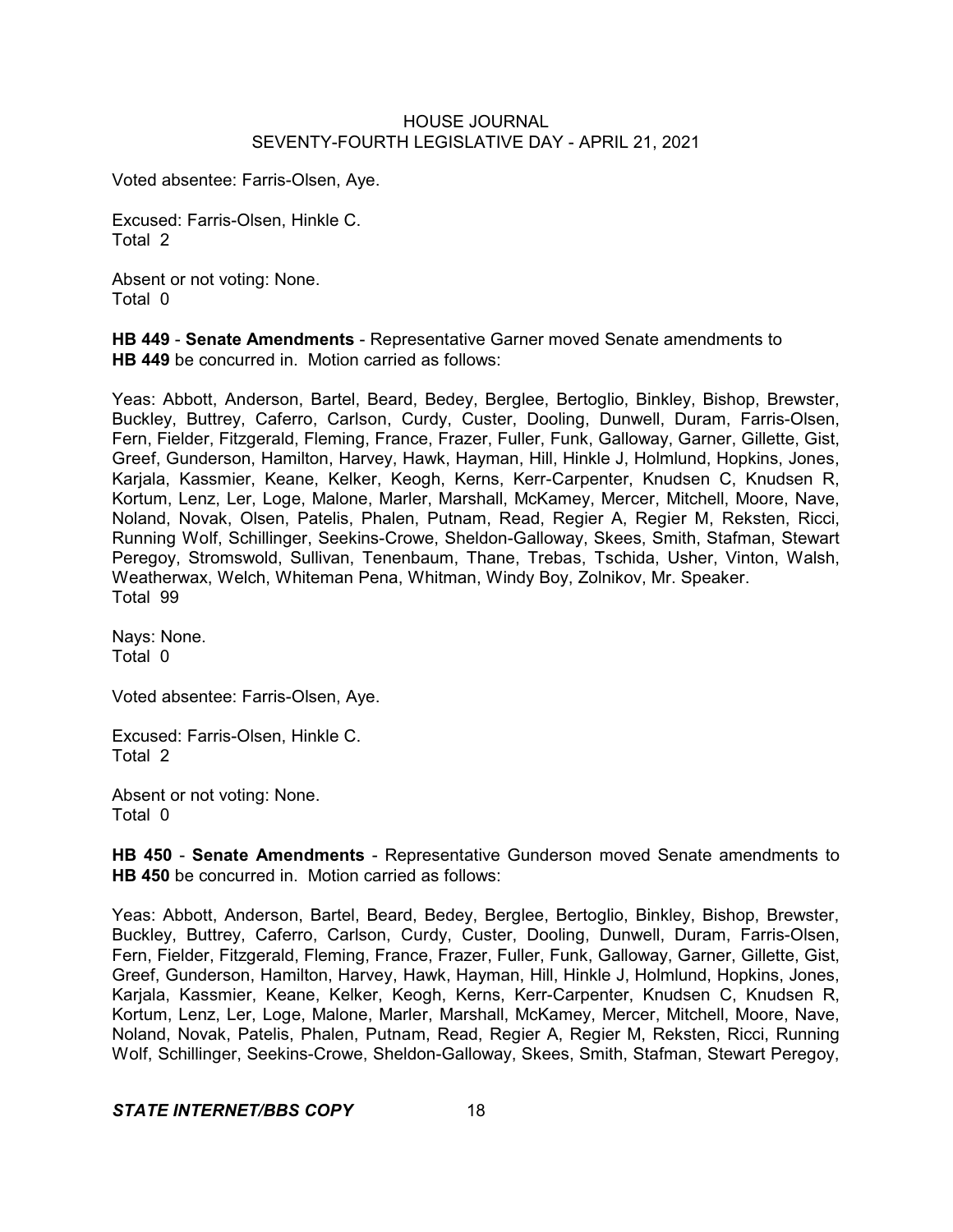Stromswold, Sullivan, Tenenbaum, Thane, Trebas, Tschida, Usher, Vinton, Walsh, Weatherwax, Welch, Whiteman Pena, Whitman, Windy Boy, Zolnikov, Mr. Speaker. Total 98

Nays: None. Total 0

Voted absentee: Farris-Olsen, Aye.

Excused: Farris-Olsen, Hinkle C. Total 2

Absent or not voting: Olsen. Total 1

**HB 459** - **Senate Amendments** - Representative Lenz moved Senate amendments to **HB 459** be concurred in. Motion carried as follows:

Yeas: Anderson, Bartel, Beard, Bedey, Berglee, Bertoglio, Binkley, Bishop, Brewster, Buckley, Buttrey, Carlson, Curdy, Custer, Dooling, Dunwell, Duram, Fern, Fielder, Fitzgerald, Fleming, France, Frazer, Fuller, Galloway, Garner, Gillette, Gist, Greef, Gunderson, Hamilton, Harvey, Hill, Hinkle J, Holmlund, Hopkins, Jones, Kassmier, Kelker, Kerns, Kerr-Carpenter, Knudsen C, Knudsen R, Lenz, Ler, Loge, Malone, Marshall, McKamey, Mercer, Mitchell, Moore, Nave, Noland, Patelis, Phalen, Putnam, Read, Regier A, Regier M, Reksten, Ricci, Running Wolf, Schillinger, Seekins-Crowe, Sheldon-Galloway, Skees, Smith, Stewart Peregoy, Stromswold,

Thane, Trebas, Tschida, Usher, Vinton, Walsh, Weatherwax, Welch, Whitman, Zolnikov, Mr. Speaker. Total 81

Nays: Abbott, Caferro, Farris-Olsen, Funk, Hawk, Hayman, Karjala, Keane, Keogh, Kortum, Marler, Novak, Olsen, Stafman, Sullivan, Tenenbaum, Whiteman Pena, Windy Boy. Total 18

Voted absentee: Farris-Olsen, No.

Excused: Farris-Olsen, Hinkle C. Total 2

Absent or not voting: None. Total 0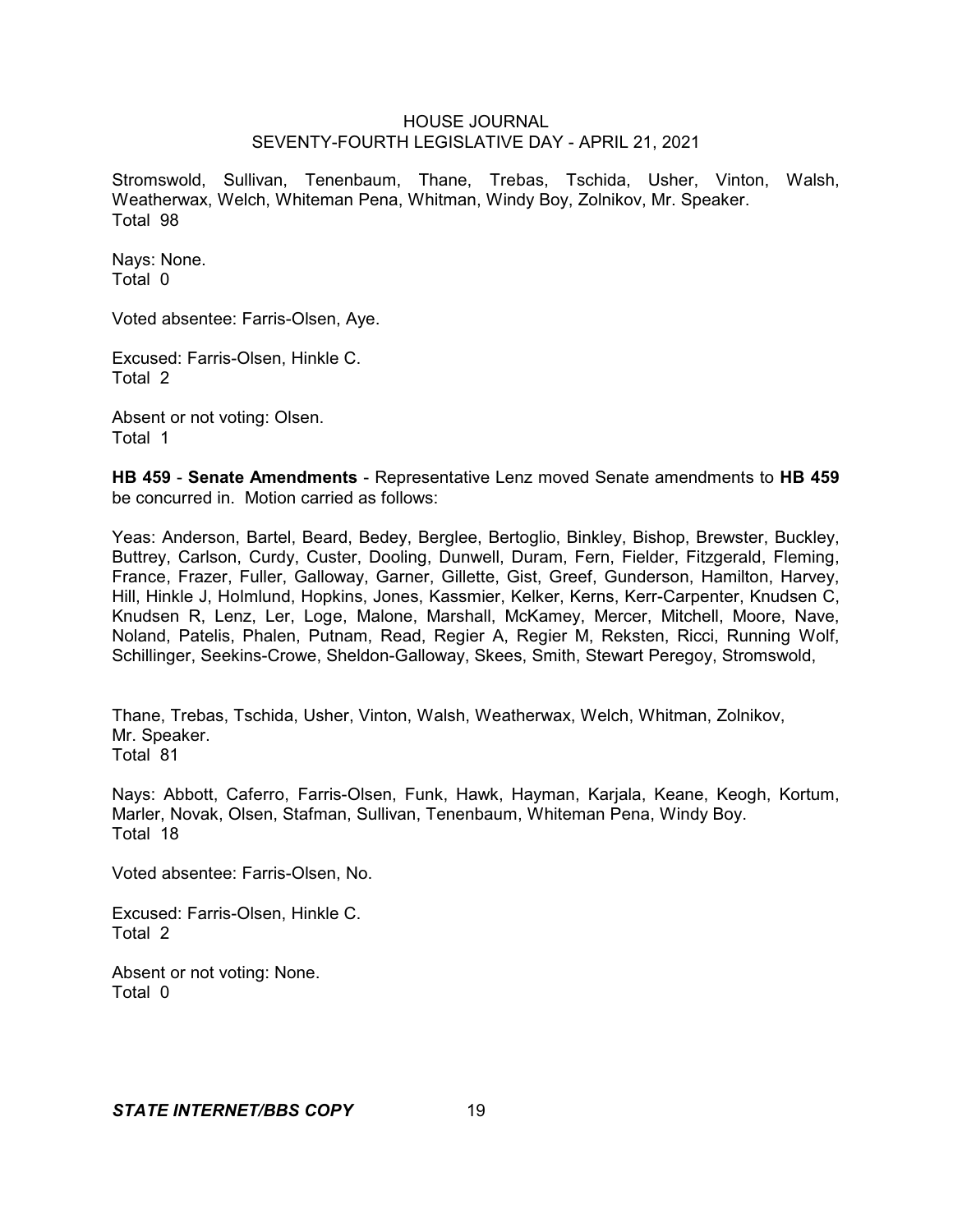**HB 478** - **Senate Amendments** - Representative Harvey moved Senate amendments to **HB 478** be concurred in. Motion carried as follows:

Yeas: Abbott, Anderson, Bartel, Beard, Bedey, Berglee, Bertoglio, Binkley, Bishop, Brewster, Buckley, Buttrey, Caferro, Carlson, Curdy, Custer, Dooling, Dunwell, Duram, Farris-Olsen, Fern, Fielder, Fitzgerald, Fleming, France, Frazer, Fuller, Funk, Galloway, Garner, Gillette, Gist, Greef, Gunderson, Hamilton, Harvey, Hawk, Hayman, Hill, Hinkle J, Holmlund, Hopkins, Jones, Karjala, Kassmier, Keane, Kelker, Keogh, Kerns, Kerr-Carpenter, Knudsen C, Knudsen R, Kortum, Lenz, Ler, Loge, Malone, Marler, Marshall, McKamey, Mercer, Mitchell, Moore, Nave, Noland, Novak, Patelis, Phalen, Putnam, Read, Regier A, Regier M, Reksten, Ricci, Running Wolf, Schillinger, Seekins-Crowe, Sheldon-Galloway, Skees, Smith, Stafman, Stewart Peregoy, Stromswold, Sullivan, Tenenbaum, Thane, Trebas, Tschida, Usher, Vinton, Walsh, Weatherwax, Welch, Whiteman Pena, Whitman, Windy Boy, Zolnikov, Mr. Speaker. Total 98

Nays: None. Total 0

Voted absentee: Farris-Olsen, Aye.

Excused: Farris-Olsen, Hinkle C. Total 2

Absent or not voting: Olsen. Total 1

**HB 479** - **Senate Amendments** - Representative Sullivan moved Senate amendments to **HB 479** be concurred in. Motion carried as follows:

Yeas: Abbott, Anderson, Bartel, Bedey, Berglee, Bertoglio, Bishop, Brewster, Buckley, Buttrey, Caferro, Carlson, Curdy, Custer, Dooling, Dunwell, Duram, Farris-Olsen, Fern, Fielder, Fitzgerald, Fleming, France, Frazer, Fuller, Funk, Galloway, Garner, Gillette, Gist, Greef, Gunderson, Hamilton, Harvey, Hawk, Hayman, Hill, Hinkle J, Holmlund, Hopkins, Jones, Karjala, Kassmier, Keane, Kelker, Keogh, Kerns, Kerr-Carpenter, Knudsen C, Knudsen R, Kortum, Lenz, Ler, Loge, Malone, Marler, Marshall, McKamey, Mercer, Moore, Nave, Noland, Novak, Olsen, Patelis, Phalen, Putnam, Read, Regier A, Reksten, Ricci, Running Wolf, Schillinger, Seekins-Crowe, Skees, Smith, Stafman, Stewart Peregoy, Stromswold, Sullivan, Tenenbaum, Thane, Trebas, Usher, Vinton, Walsh, Weatherwax, Welch, Whiteman Pena, Whitman, Windy Boy, Zolnikov, Mr. Speaker. Total 93

Nays: Beard, Binkley, Mitchell, Regier M, Sheldon-Galloway, Tschida. Total 6

Voted absentee: Farris-Olsen, Aye.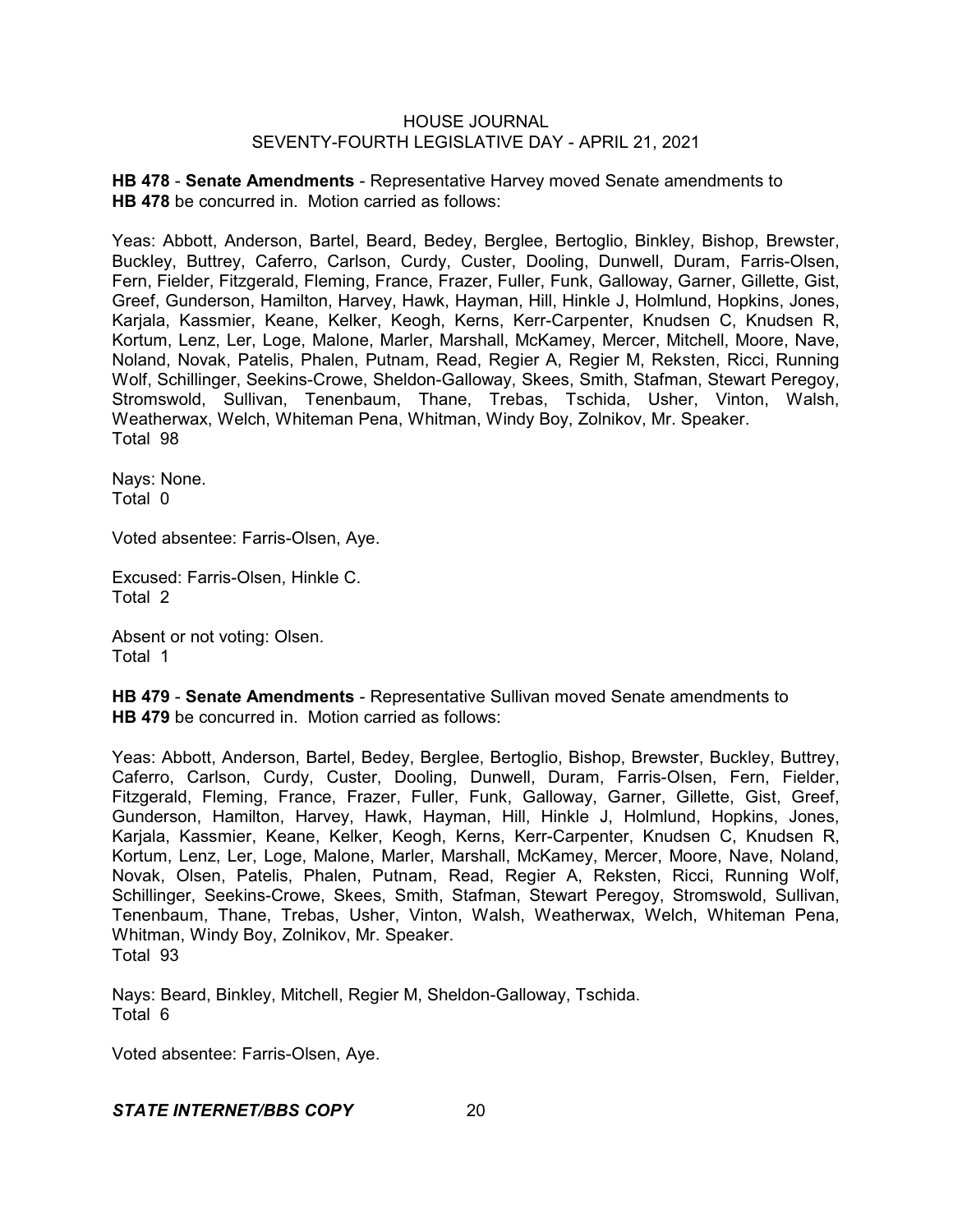Excused: Farris-Olsen, Hinkle C. Total 2

Absent or not voting: None. Total 0

**HB 503** - **Senate Amendments** - Representative Lenz moved Senate amendments to **HB 503** be concurred in. Motion carried as follows:

Yeas: Abbott, Anderson, Bartel, Beard, Bedey, Berglee, Bertoglio, Binkley, Bishop, Brewster, Buckley, Buttrey, Caferro, Carlson, Curdy, Custer, Dooling, Dunwell, Duram, Farris-Olsen, Fern, Fielder, Fitzgerald, Fleming, France, Frazer, Fuller, Funk, Galloway, Garner, Gillette, Gist, Greef, Gunderson, Hamilton, Harvey, Hawk, Hayman, Hill, Hinkle J, Holmlund, Hopkins, Jones, Karjala, Kassmier, Keane, Kelker, Keogh, Kerns, Kerr-Carpenter, Knudsen C, Knudsen R, Kortum, Lenz, Ler, Loge, Malone, Marler, Marshall, McKamey, Mercer, Mitchell, Moore, Nave, Noland, Novak, Olsen, Patelis, Phalen, Putnam, Read, Regier A, Regier M, Reksten, Ricci, Running Wolf, Schillinger, Seekins-Crowe, Sheldon-Galloway, Skees, Smith, Stafman, Stewart Peregoy, Stromswold, Sullivan, Tenenbaum, Thane, Trebas, Tschida, Usher, Vinton, Walsh, Weatherwax, Welch, Whiteman Pena, Whitman, Windy Boy, Zolnikov, Mr. Speaker. Total 99

Nays: None. Total 0

Voted absentee: Farris-Olsen, Aye.

Excused: Farris-Olsen, Hinkle C. Total 2

Absent or not voting: None. Total 0

**HB 539** - **Senate Amendments** - Representative Usher moved Senate amendments to **HB 539** be concurred in. Motion carried as follows:

Yeas: Abbott, Anderson, Bartel, Beard, Bedey, Berglee, Bertoglio, Binkley, Bishop, Brewster, Buckley, Buttrey, Caferro, Carlson, Curdy, Custer, Dooling, Dunwell, Duram, Farris-Olsen, Fern, Fielder, Fitzgerald, Fleming, France, Frazer, Fuller, Funk, Galloway, Garner, Gillette, Gist, Greef, Gunderson, Hamilton, Harvey, Hawk, Hayman, Hill, Hinkle J, Holmlund, Hopkins, Jones, Karjala, Kassmier, Keane, Kelker, Keogh, Kerns, Kerr-Carpenter, Knudsen C, Knudsen R, Kortum, Lenz, Ler, Loge, Malone, Marler, Marshall, McKamey, Mercer, Mitchell, Moore, Nave, Noland, Novak, Olsen, Patelis, Phalen, Putnam, Read, Regier A, Regier M, Reksten, Ricci,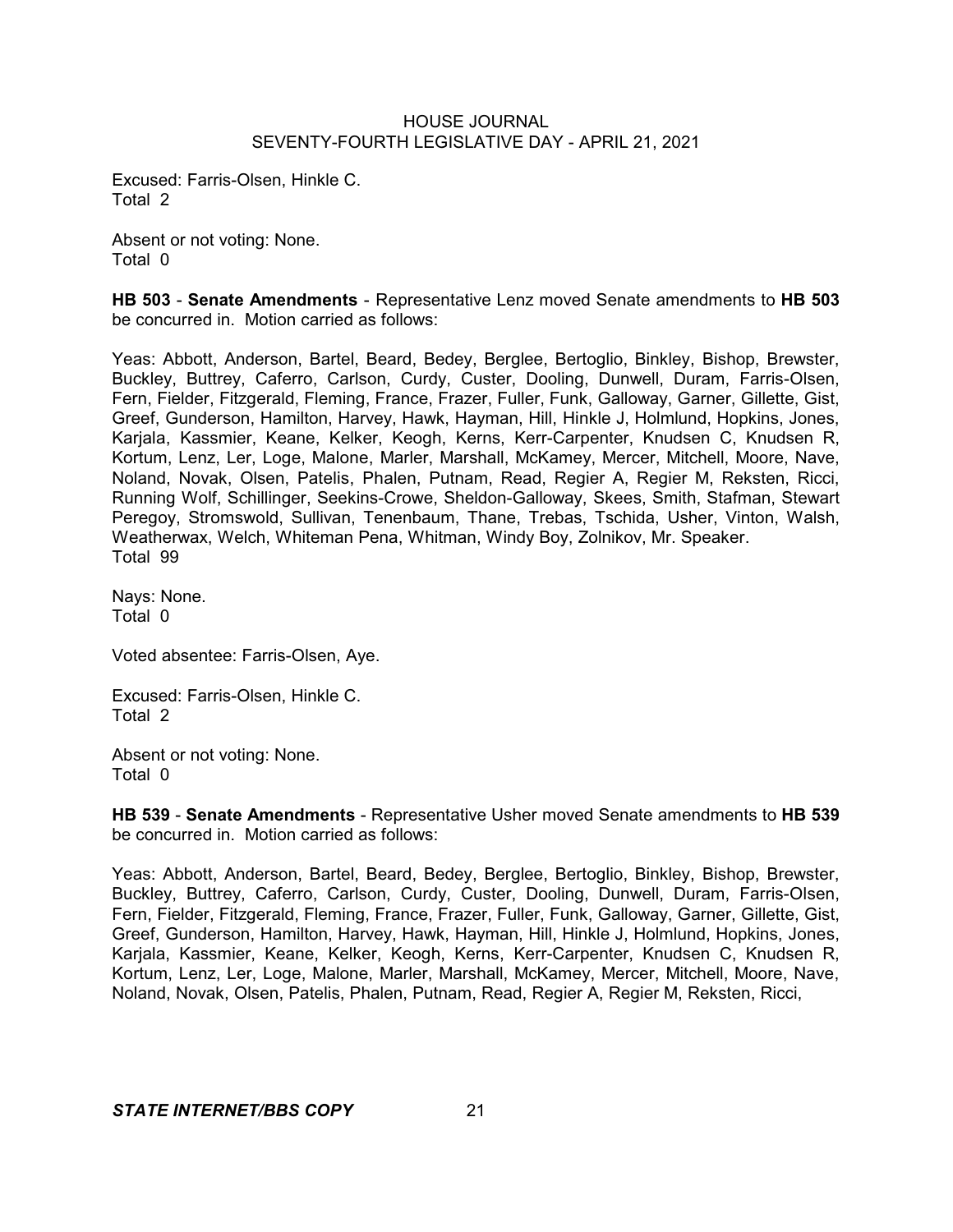Running Wolf, Schillinger, Seekins-Crowe, Sheldon-Galloway, Skees, Smith, Stafman, Stewart Peregoy, Stromswold, Sullivan, Tenenbaum, Thane, Trebas, Tschida, Usher, Vinton, Walsh, Weatherwax, Welch, Whiteman Pena, Whitman, Windy Boy, Zolnikov, Mr. Speaker. Total 99

Nays: None. Total 0

Voted absentee: Farris-Olsen, Aye.

Excused: Farris-Olsen, Hinkle C. Total 2

Absent or not voting: None. Total 0

Representative Buckley assumed the chair.

**HB 616** - **Senate Amendments** - Representative Hopkins moved Senate amendments to **HB 616** be concurred in. Motion carried as follows:

Yeas: Abbott, Anderson, Bartel, Beard, Bedey, Berglee, Bertoglio, Binkley, Bishop, Brewster, Buckley, Buttrey, Caferro, Carlson, Curdy, Custer, Dooling, Dunwell, Duram, Farris-Olsen, Fern, Fielder, Fitzgerald, Fleming, France, Frazer, Fuller, Funk, Galloway, Garner, Gillette, Gist, Greef, Gunderson, Hamilton, Harvey, Hawk, Hayman, Hill, Hinkle J, Holmlund, Hopkins, Jones, Karjala, Kassmier, Keane, Kelker, Keogh, Kerns, Kerr-Carpenter, Knudsen C, Knudsen R, Kortum, Lenz, Ler, Loge, Malone, Marler, Marshall, McKamey, Mercer, Mitchell, Moore, Nave, Noland, Novak, Olsen, Patelis, Phalen, Putnam, Read, Regier A, Regier M, Reksten, Ricci, Running Wolf, Schillinger, Seekins-Crowe, Sheldon-Galloway, Skees, Smith, Stafman, Stewart Peregoy, Stromswold, Sullivan, Tenenbaum, Thane, Trebas, Tschida, Usher, Vinton, Walsh, Weatherwax, Welch, Whiteman Pena, Whitman, Windy Boy, Zolnikov, Mr. Speaker. Total 99

Nays: None. Total 0

Voted absentee: Farris-Olsen, Aye.

Excused: Farris-Olsen, Hinkle C. Total 2

Absent or not voting: None. Total 0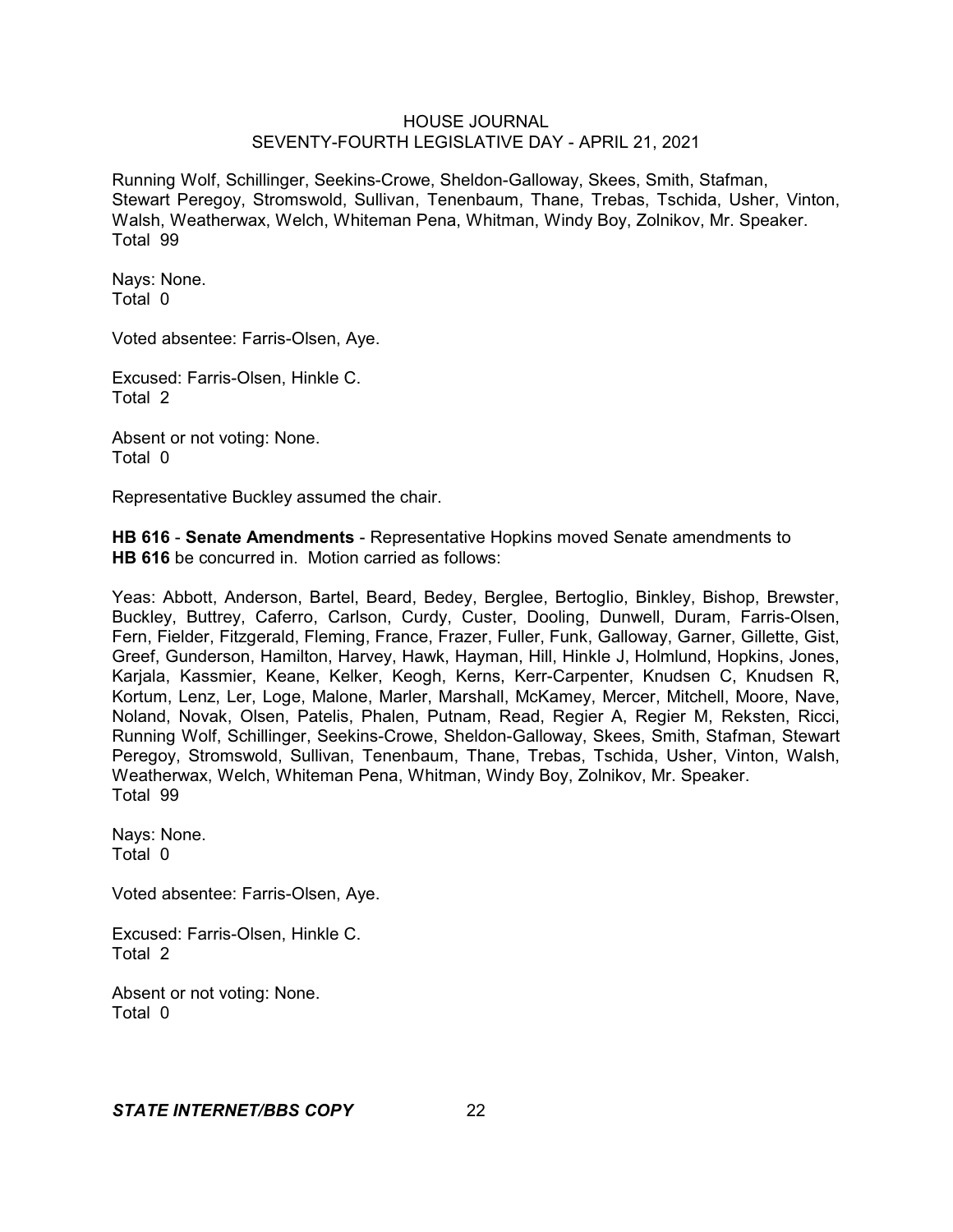**HB 632** - **Senate Amendments** - Representative Garner moved Senate amendments to **HB 632** be **not** concurred in. Motion carried as follows:

Yeas: Abbott, Anderson, Bartel, Bedey, Berglee, Bertoglio, Bishop, Brewster, Buckley, Buttrey, Caferro, Carlson, Curdy, Custer, Dooling, Dunwell, Duram, Farris-Olsen, Fern, Fitzgerald, Fleming, France, Frazer, Fuller, Funk, Garner, Gillette, Gist, Greef, Gunderson, Hamilton, Harvey, Hawk, Hayman, Holmlund, Hopkins, Jones, Karjala, Kassmier, Keane, Kelker, Keogh, Kerns, Kerr-Carpenter, Knudsen C, Knudsen R, Kortum, Lenz, Ler, Loge, Malone, Marler, Marshall, McKamey, Mercer, Nave, Noland, Novak, Olsen, Patelis, Phalen, Putnam, Regier A, Regier M, Reksten, Ricci, Running Wolf, Schillinger, Seekins-Crowe, Skees, Smith, Stafman, Stewart Peregoy, Stromswold, Sullivan, Tenenbaum, Thane, Trebas, Usher, Vinton, Walsh, Weatherwax, Welch, Whiteman Pena, Whitman, Windy Boy, Zolnikov, Mr. Speaker. Total 88

Nays: Beard, Binkley, Fielder, Galloway, Hill, Hinkle J, Mitchell, Moore, Read, Sheldon-Galloway, Tschida. Total 11

Voted absentee: Farris-Olsen, Aye.

Excused: Farris-Olsen, Hinkle C. Total 2

Absent or not voting: None. Total 0

**HJR 4** - **Senate Amendments** - Representative Caferro moved Senate amendments to **HJR 4** be concurred in. Motion carried as follows:

Yeas: Abbott, Anderson, Beard, Bedey, Berglee, Bertoglio, Bishop, Brewster, Buckley, Buttrey, Caferro, Carlson, Curdy, Custer, Dooling, Dunwell, Duram, Farris-Olsen, Fern, Fitzgerald, Fleming, France, Frazer, Funk, Galloway, Garner, Gillette, Gist, Greef, Gunderson, Hamilton, Harvey, Hawk, Hayman, Hinkle J, Holmlund, Hopkins, Jones, Karjala, Kassmier, Keane, Kelker, Keogh, Kerns, Kerr-Carpenter, Knudsen C, Knudsen R, Kortum, Ler, Loge, Malone, Marler, Marshall, McKamey, Mercer, Moore, Nave, Noland, Novak, Olsen, Patelis, Phalen, Putnam, Regier A, Reksten, Ricci, Running Wolf, Seekins-Crowe, Sheldon-Galloway, Skees, Smith, Stafman, Stewart Peregoy, Stromswold, Sullivan, Tenenbaum, Thane, Trebas, Usher, Vinton, Walsh, Weatherwax, Welch, Whiteman Pena, Whitman, Windy Boy, Zolnikov, Mr. Speaker. Total 88

Nays: Bartel, Binkley, Fielder, Fuller, Hill, Mitchell, Read, Regier M, Schillinger, Tschida. Total 10

Voted absentee: Farris-Olsen, Aye.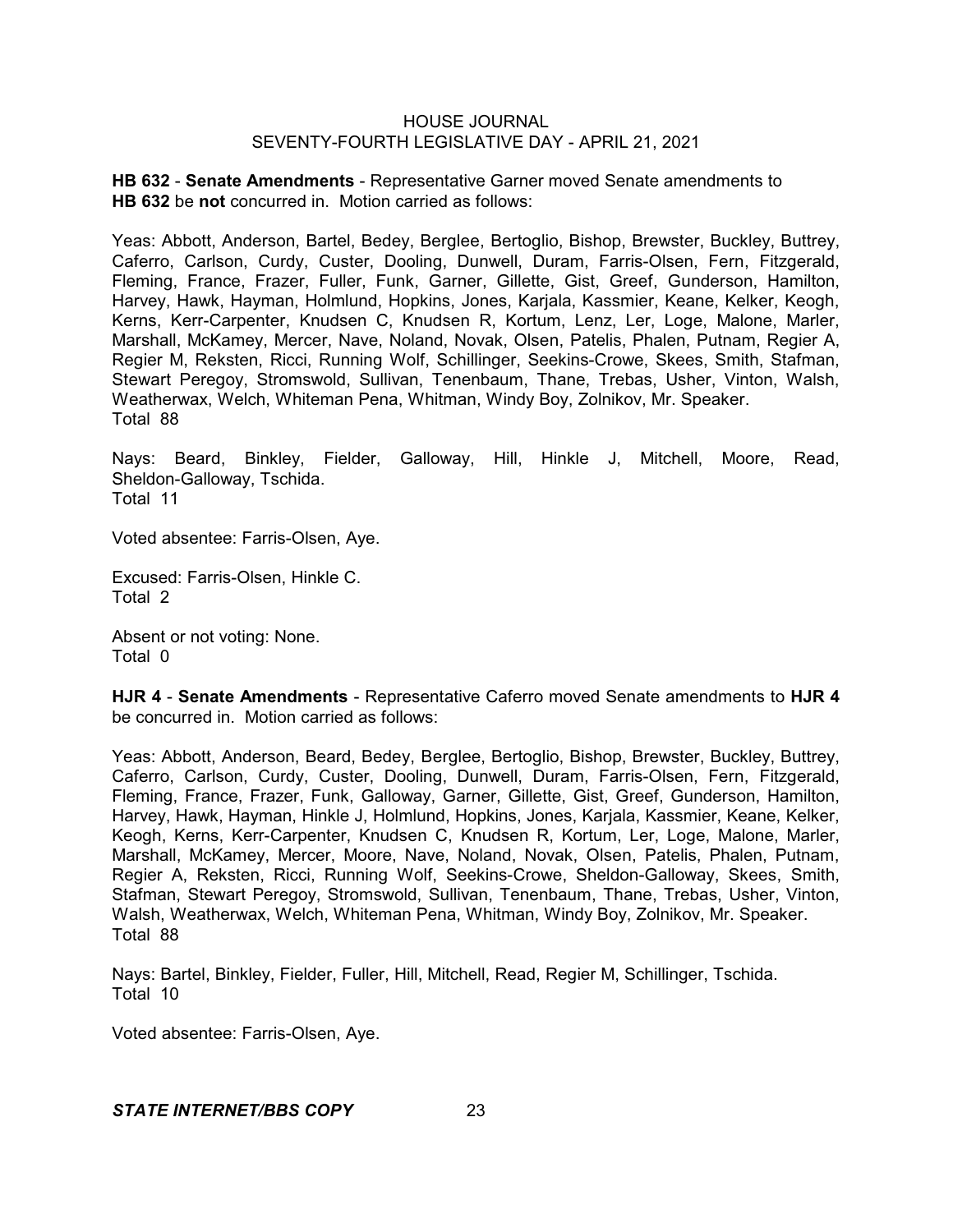Excused: Farris-Olsen, Hinkle C. Total 2

Absent or not voting: Lenz. Total 1

**SB 203** - Representative Zolnikov moved **SB 203** be concurred in. Motion carried as follows:

Yeas: Anderson, Bartel, Beard, Bedey, Berglee, Bertoglio, Binkley, Bishop, Brewster, Buckley, Buttrey, Caferro, Carlson, Custer, Dooling, Duram, Farris-Olsen, Fern, Fielder, Fitzgerald, Fleming, France, Frazer, Fuller, Galloway, Garner, Gillette, Gist, Greef, Gunderson, Harvey, Hawk, Hill, Hinkle J, Holmlund, Hopkins, Jones, Kassmier, Keane, Kerns, Kerr-Carpenter, Knudsen C, Knudsen R, Kortum, Lenz, Ler, Loge, Malone, Marshall, Mitchell, Moore, Nave, Noland, Novak, Olsen, Patelis, Phalen, Putnam, Read, Regier A, Regier M, Reksten, Ricci, Schillinger, Seekins-Crowe, Sheldon-Galloway, Skees, Stromswold, Sullivan, Tenenbaum, Trebas, Tschida, Usher, Vinton, Walsh, Weatherwax, Welch, Whitman, Windy Boy, Zolnikov, Mr. Speaker.

Total 81

Nays: Abbott, Curdy, Dunwell, Funk, Hamilton, Hayman, Karjala, Kelker, Keogh, Marler, McKamey, Mercer, Running Wolf, Smith, Stafman, Stewart Peregoy, Thane, Whiteman Pena. Total 18

Voted absentee: Farris-Olsen, Aye.

Excused: Farris-Olsen, Hinkle C. Total 2

Absent or not voting: None. Total 0

**SB 361** - Representative France moved **SB 361** be concurred in.

**SB 361** - Representative Ler moved **SB 361**, second reading copy, be amended as follows:

1. Page 1, line 22. **Strike:** "shall" **Insert:** "may"

2. Page 2, line 4. **Strike:** "shall" **Insert:** "may"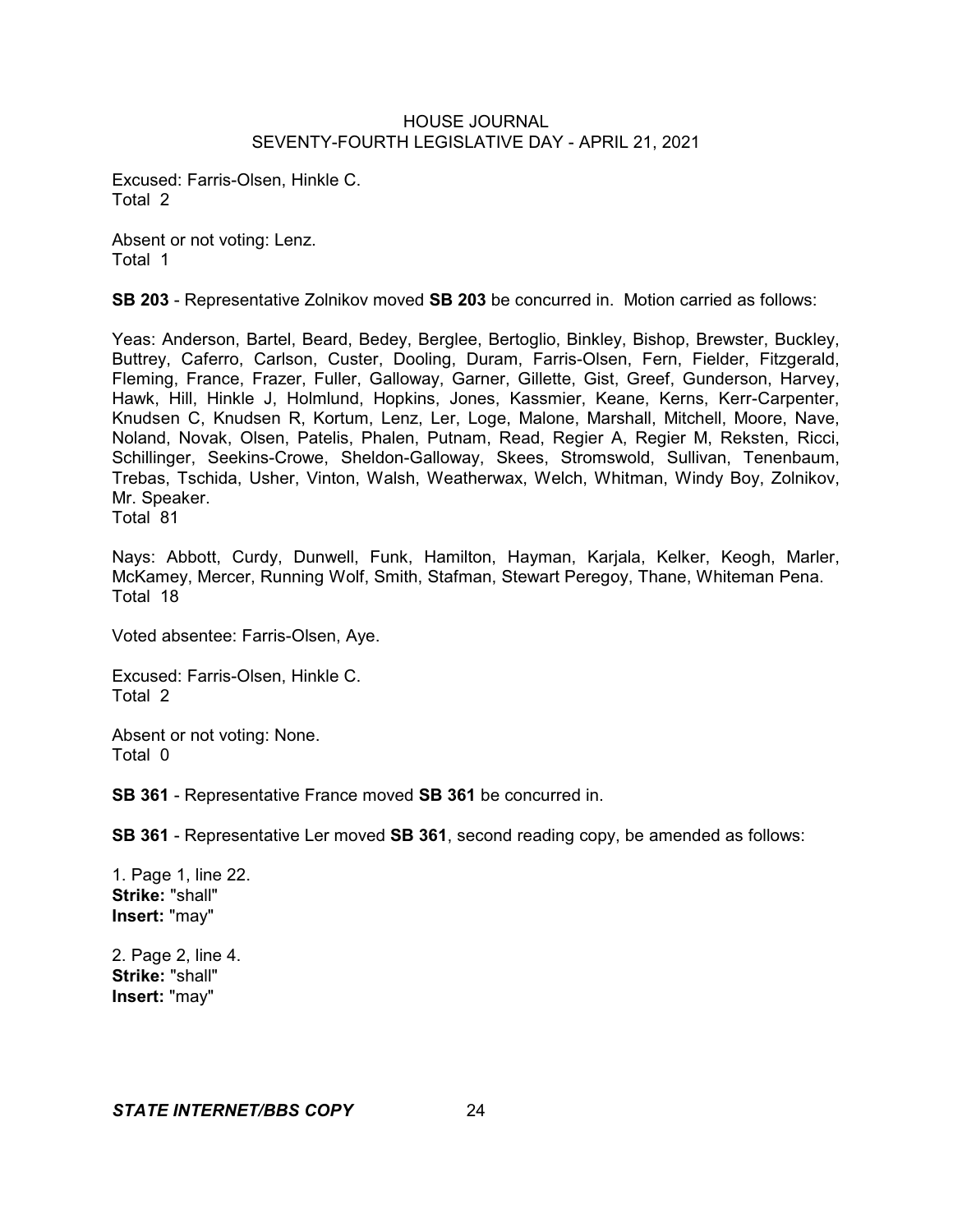3. Page 2, line 7. **Strike:** "one" **Insert:** "two"

4. Page 2, line 12. **Strike:** "two" **Insert:** "one"

5. Page 4, line 9. **Following:** "rehabilitation" **Strike:** "and good moral character"

Amendment adopted as follows:

Yeas: Bartel, Beard, Bedey, Berglee, Bertoglio, Binkley, Brewster, Carlson, Dooling, Duram, Fielder, Fleming, Frazer, Fuller, Galloway, Garner, Gillette, Gist, Greef, Gunderson, Hill, Holmlund, Jones, Kassmier, Kerns, Knudsen C, Knudsen R, Lenz, Ler, Loge, Mercer, Mitchell, Moore, Noland, Patelis, Phalen, Read, Regier A, Regier M, Reksten, Ricci, Schillinger, Seekins-Crowe, Sheldon-Galloway, Skees, Trebas, Tschida, Usher, Vinton, Walsh, Welch, Whitman, Zolnikov, Mr. Speaker. Total 54

Nays: Abbott, Anderson, Bishop, Buckley, Buttrey, Caferro, Curdy, Custer, Dunwell, Farris-Olsen, Fern, Fitzgerald, France, Funk, Hamilton, Harvey, Hawk, Hayman, Hinkle J, Hopkins, Karjala, Keane, Kelker, Keogh, Kerr-Carpenter, Kortum, Malone, Marler, Marshall, McKamey, Nave, Novak, Olsen, Putnam, Running Wolf, Smith, Stafman, Stewart Peregoy, Stromswold, Sullivan, Tenenbaum, Thane, Weatherwax, Whiteman Pena, Windy Boy. Total 45

Voted absentee: Farris-Olsen, No.

Excused: Farris-Olsen, Hinkle C. Total 2

Absent or not voting: None. Total 0

**SB 361** - Representative France moved **SB 361**, as amended, be concurred in. Motion **failed** as follows:

Yeas: Abbott, Bishop, Buckley, Caferro, Curdy, Dunwell, Farris-Olsen, Fern, France, Funk, Hamilton, Harvey, Hawk, Hayman, Hinkle J, Hopkins, Karjala, Keane, Kelker, Keogh, Kerr-Carpenter, Kortum, Marler, Novak, Olsen, Running Wolf, Smith, Stafman, Stewart Peregoy, Stromswold, Sullivan, Tenenbaum, Thane, Weatherwax, Whiteman Pena, Windy Boy. Total 36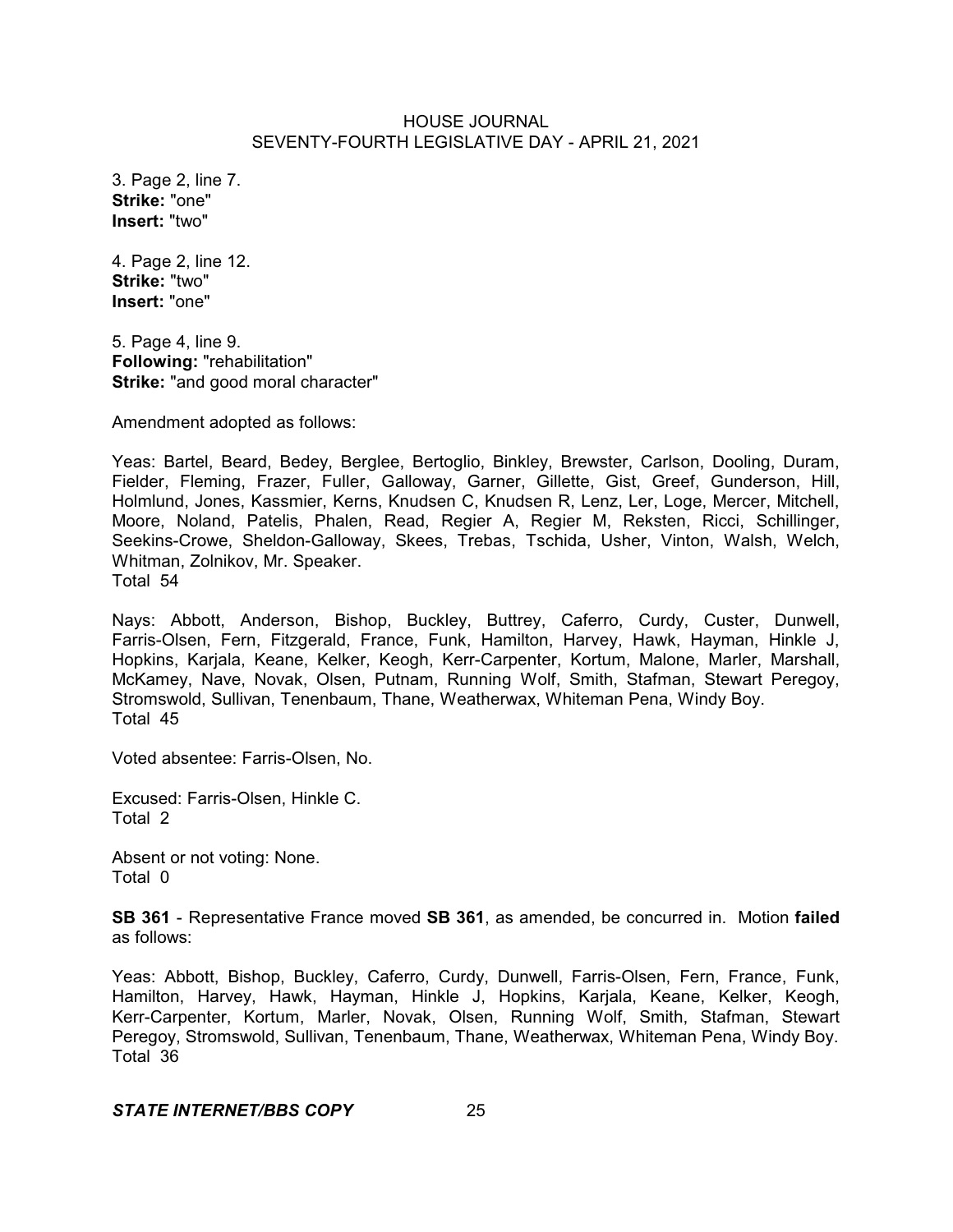Nays: Anderson, Bartel, Beard, Bedey, Berglee, Bertoglio, Binkley, Brewster, Buttrey, Carlson, Custer, Dooling, Duram, Fielder, Fitzgerald, Fleming, Frazer, Fuller, Galloway, Garner, Gillette, Gist, Greef, Gunderson, Hill, Holmlund, Jones, Kassmier, Kerns, Knudsen C, Knudsen R, Lenz, Ler, Loge, Malone, Marshall, McKamey, Mercer, Mitchell, Moore, Nave, Noland, Patelis, Phalen, Putnam, Read, Regier A, Regier M, Reksten, Ricci, Schillinger, Seekins-Crowe, Sheldon-Galloway, Skees, Trebas, Tschida, Usher, Vinton, Walsh, Welch, Whitman, Zolnikov, Mr. Speaker.

Total 63

Voted absentee: Farris-Olsen, Aye.

Excused: Farris-Olsen, Hinkle C. Total 2

Absent or not voting: None. Total 0

**SB 374** - Representative Gist moved **SB 374** be concurred in. Motion carried as follows:

Yeas: Abbott, Anderson, Bartel, Beard, Bedey, Berglee, Bertoglio, Binkley, Bishop, Brewster, Buckley, Buttrey, Carlson, Custer, Dooling, Duram, Farris-Olsen, Fern, Fielder, Fitzgerald, Fleming, Frazer, Fuller, Funk, Galloway, Garner, Gillette, Gist, Greef, Gunderson, Harvey, Hawk, Hill, Hinkle J, Holmlund, Hopkins, Jones, Karjala, Kassmier, Keogh, Kerns, Kerr-Carpenter, Knudsen C, Knudsen R, Kortum, Lenz, Ler, Loge, Malone, Marler, Marshall, McKamey, Mercer, Mitchell, Moore, Nave, Noland, Novak, Patelis, Phalen, Putnam, Read, Regier A, Regier M, Reksten, Ricci, Schillinger, Seekins-Crowe, Sheldon-Galloway, Skees, Smith, Stafman, Stromswold, Sullivan, Tenenbaum, Thane, Trebas, Tschida, Usher, Vinton, Walsh, Welch, Whitman, Zolnikov, Mr. Speaker. Total 85

Nays: Caferro, Curdy, Dunwell, Hamilton, Hayman, Keane, Kelker, Olsen, Running Wolf, Stewart Peregoy, Weatherwax, Whiteman Pena, Windy Boy. Total 13

Voted absentee: Farris-Olsen, Aye.

Excused: Farris-Olsen, Hinkle C. Total 2

Absent or not voting: France. Total 1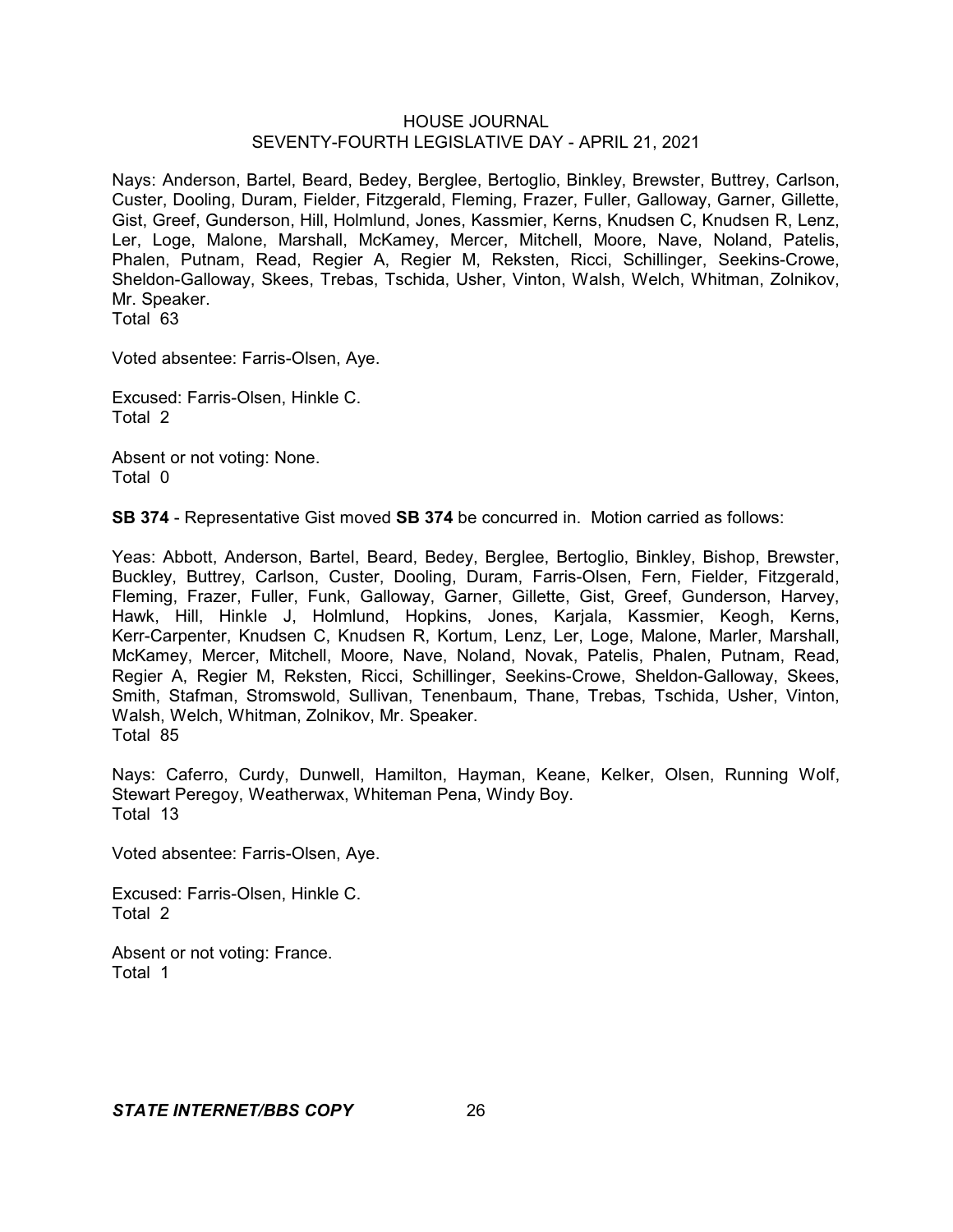**SB 378** - Representative Patelis moved **SB 378** be concurred in. Motion carried as follows:

Yeas: Abbott, Anderson, Bartel, Beard, Bedey, Berglee, Bertoglio, Binkley, Bishop, Brewster, Buckley, Buttrey, Carlson, Curdy, Custer, Dooling, Dunwell, Duram, Farris-Olsen, Fern, Fielder, Fitzgerald, Fleming, France, Frazer, Fuller, Funk, Garner, Gillette, Gist, Greef, Gunderson, Hamilton, Harvey, Hawk, Hill, Hinkle J, Holmlund, Hopkins, Jones, Karjala, Kassmier, Keane, Kelker, Keogh, Kerns, Kerr-Carpenter, Knudsen C, Knudsen R, Ler, Loge, Malone, Marshall, McKamey, Mercer, Mitchell, Moore, Nave, Noland, Novak, Patelis, Putnam, Read, Regier A, Regier M, Reksten, Ricci, Running Wolf, Schillinger, Seekins-Crowe, Skees, Smith, Stewart Peregoy, Stromswold, Sullivan, Tenenbaum, Thane, Trebas, Tschida, Usher, Vinton, Walsh, Weatherwax, Welch, Whitman, Windy Boy, Zolnikov, Mr. Speaker. Total 88

Nays: Caferro, Galloway, Hayman, Kortum, Lenz, Marler, Olsen, Phalen, Sheldon-Galloway, Stafman, Whiteman Pena. Total 11

Voted absentee: Farris-Olsen, Aye.

Excused: Farris-Olsen, Hinkle C. Total 2

Absent or not voting: None. Total 0

**SB 392** - Representative Loge moved **SB 392** be concurred in. Motion carried as follows:

Yeas: Abbott, Anderson, Bartel, Beard, Bedey, Berglee, Bertoglio, Binkley, Bishop, Brewster, Buckley, Buttrey, Caferro, Carlson, Curdy, Custer, Dooling, Dunwell, Duram, Farris-Olsen, Fern, Fielder, Fitzgerald, Fleming, France, Frazer, Fuller, Funk, Galloway, Garner, Gillette, Gist, Greef, Gunderson, Hamilton, Harvey, Hawk, Hayman, Hill, Hinkle J, Holmlund, Hopkins, Jones, Karjala, Kassmier, Keane, Kelker, Keogh, Kerns, Kerr-Carpenter, Knudsen C, Knudsen R, Kortum, Lenz, Ler, Loge, Malone, Marler, Marshall, McKamey, Mercer, Mitchell, Moore, Nave, Noland, Novak, Olsen, Patelis, Phalen, Putnam, Read, Regier A, Regier M, Reksten, Ricci, Running Wolf, Schillinger, Seekins-Crowe, Sheldon-Galloway, Skees, Smith, Stafman, Stewart Peregoy, Stromswold, Sullivan, Tenenbaum, Thane, Trebas, Tschida, Usher, Vinton, Walsh, Weatherwax, Welch, Whiteman Pena, Whitman, Windy Boy, Zolnikov, Mr. Speaker. Total 99

Nays: None. Total 0

Voted absentee: Farris-Olsen, Aye.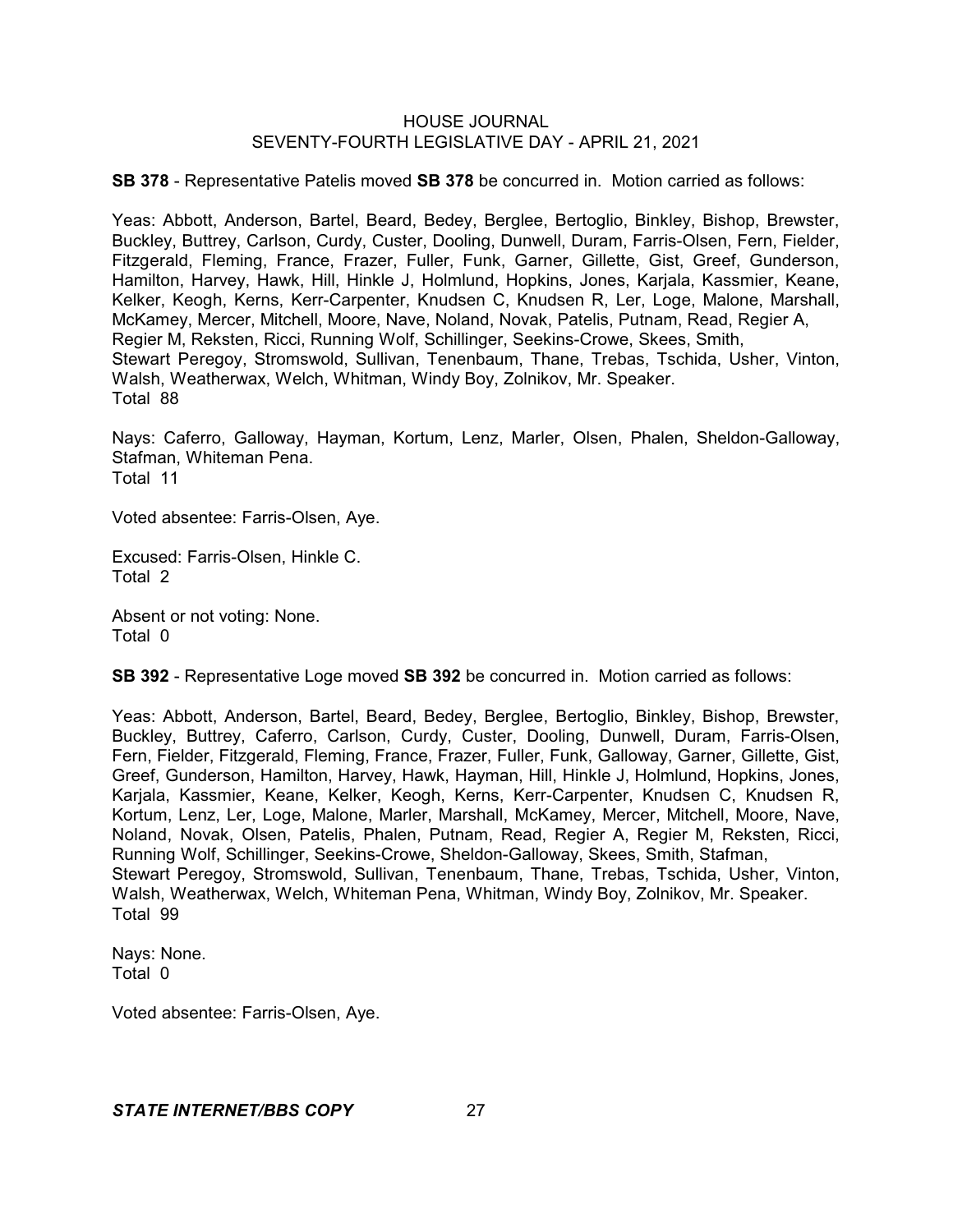Excused: Farris-Olsen, Hinkle C. Total 2

Absent or not voting: None. Total 0

**SB 395** - Representative Buttrey moved **SB 395** be concurred in. Motion carried as follows:

Yeas: Abbott, Anderson, Bartel, Beard, Bedey, Berglee, Bertoglio, Binkley, Bishop, Brewster, Buckley, Buttrey, Carlson, Curdy, Custer, Dooling, Dunwell, Duram, Farris-Olsen, Fern, Fielder, Fitzgerald, Fleming, France, Frazer, Fuller, Funk, Galloway, Garner, Gillette, Gist, Greef, Gunderson, Hamilton, Harvey, Hawk, Hayman, Hill, Hinkle J, Holmlund, Hopkins, Jones, Karjala, Kassmier, Keane, Keogh, Kerns, Kerr-Carpenter, Knudsen C, Knudsen R, Kortum, Lenz, Ler, Loge, Malone, Marler, Marshall, McKamey, Mercer, Mitchell, Moore, Nave, Noland, Novak, Olsen, Patelis, Phalen, Putnam, Read, Regier A, Regier M, Reksten, Ricci, Running Wolf, Schillinger, Seekins-Crowe, Sheldon-Galloway, Skees, Smith, Stafman, Stewart Peregoy, Stromswold, Sullivan, Tenenbaum, Thane, Trebas, Tschida, Usher, Vinton, Walsh, Weatherwax, Welch, Whiteman Pena, Whitman, Zolnikov, Mr. Speaker. Total 96

Nays: Caferro, Kelker, Windy Boy. Total 3

Voted absentee: Farris-Olsen, Aye.

Excused: Farris-Olsen, Hinkle C. Total 2

Absent or not voting: None. Total 0

**SB 396** - Representative Galloway moved **SB 396** be concurred in. Motion carried as follows:

Yeas: Abbott, Anderson, Bartel, Beard, Bedey, Berglee, Bertoglio, Binkley, Bishop, Brewster, Buckley, Buttrey, Caferro, Carlson, Curdy, Custer, Dooling, Dunwell, Duram, Farris-Olsen, Fern, Fielder, Fitzgerald, Fleming, France, Frazer, Funk, Galloway, Garner, Gillette, Gist, Greef, Gunderson, Hamilton, Harvey, Hawk, Hayman, Hinkle C, Hinkle J, Holmlund, Hopkins, Jones, Karjala, Kassmier, Keane, Kelker, Keogh, Kerns, Kerr-Carpenter, Knudsen C, Knudsen R, Kortum, Lenz, Ler, Loge, Malone, Marler, Marshall, McKamey, Mercer, Mitchell, Moore, Nave, Noland, Novak, Olsen, Patelis, Phalen, Read, Regier A, Regier M, Reksten, Ricci, Running Wolf, Schillinger, Seekins-Crowe, Sheldon-Galloway, Skees, Smith, Stafman, Stewart Peregoy, Stromswold, Sullivan, Tenenbaum, Thane, Trebas, Tschida, Usher, Vinton, Walsh, Weatherwax, Welch, Whiteman Pena, Whitman, Windy Boy, Zolnikov, Mr. Speaker. Total 97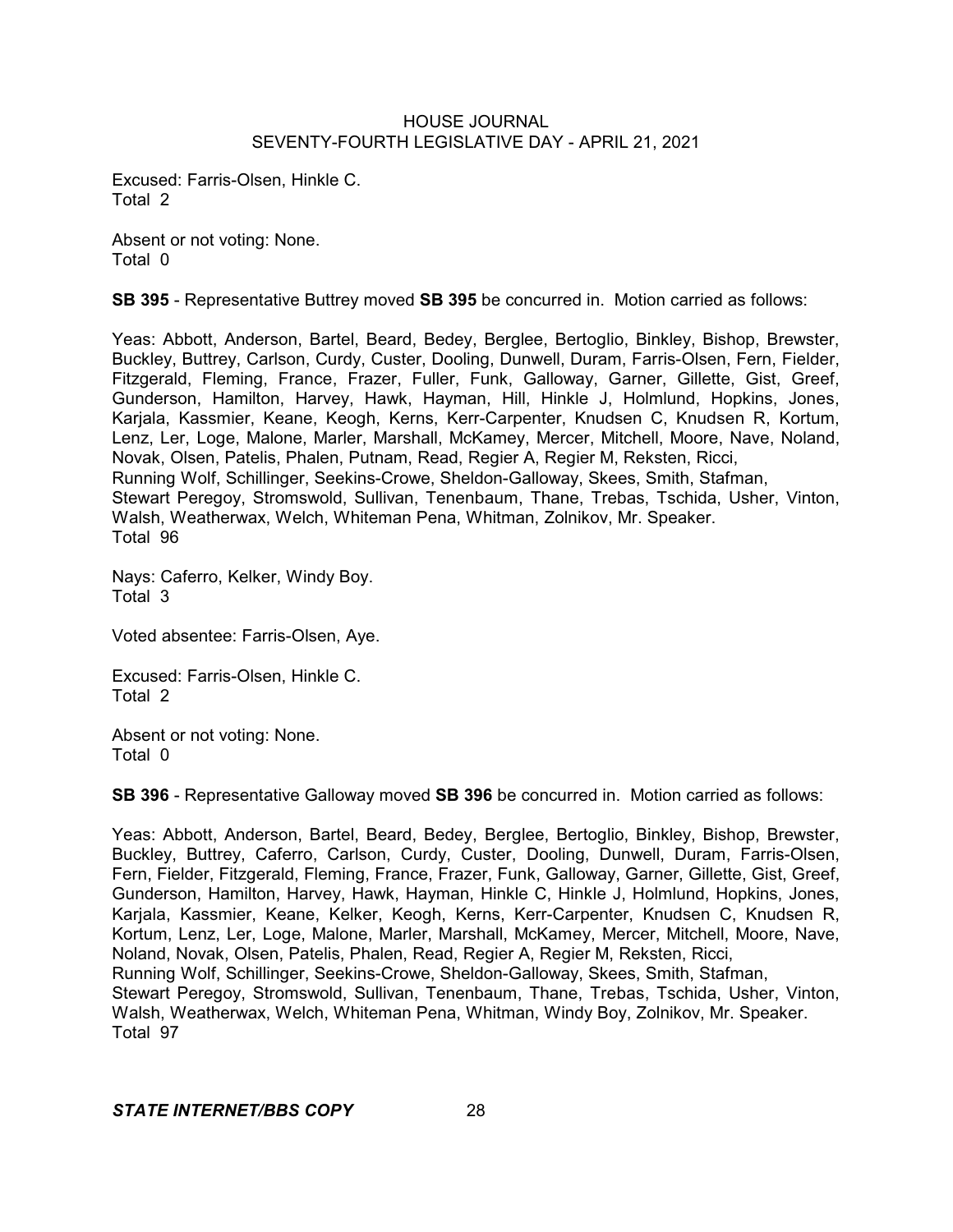Nays: Fuller, Hill, Putnam. Total 3

Voted absentee: Farris-Olsen, Aye.

Excused: Farris-Olsen. Total 1

Absent or not voting: None. Total 0

Majority Leader Vinton moved the Committee rise and report. Motion carried. Committee arose. House resumed. Mr. Speaker presiding. Chair Buckley moved the Committee of the Whole report be adopted. Report adopted as follows:

Yeas: Abbott, Anderson, Bartel, Beard, Bedey, Berglee, Bertoglio, Binkley, Bishop, Brewster, Buttrey, Caferro, Carlson, Curdy, Custer, Dooling, Dunwell, Duram, Farris-Olsen, Fern, Fielder, France, Frazer, Fuller, Galloway, Garner, Gillette, Gist, Greef, Gunderson, Hamilton, Harvey, Hawk, Hayman, Hill, Hinkle C, Hinkle J, Holmlund, Hopkins, Jones, Kassmier, Kelker, Keogh, Kerns, Kerr-Carpenter, Knudsen C, Knudsen R, Kortum, Lenz, Ler, Loge, Malone, Marler, Marshall, McKamey, Mercer, Mitchell, Moore, Nave, Noland, Novak, Patelis, Phalen, Putnam, Read, Regier A, Regier M, Reksten, Ricci, Running Wolf, Schillinger, Seekins-Crowe, Sheldon-Galloway, Skees, Stafman, Stewart Peregoy, Stromswold, Sullivan, Tenenbaum, Thane, Trebas, Tschida, Usher, Vinton, Walsh, Weatherwax, Welch, Whitman, Zolnikov, Mr. Speaker. Total 90

Nays: Karjala, Keane, Olsen, Smith, Whiteman Pena, Windy Boy. Total 6

Voted absentee: None.

Excused: None. Total 0

Absent or not voting: Buckley, Fitzgerald, Fleming, Funk. Total 4

# **REPORTS OF STANDING COMMITTEES**

**LOCAL GOVERNMENT** (Custer, Chair): 4/20/2021 **SB 403**, be amended as follows:

1. Page 4. Following: line 10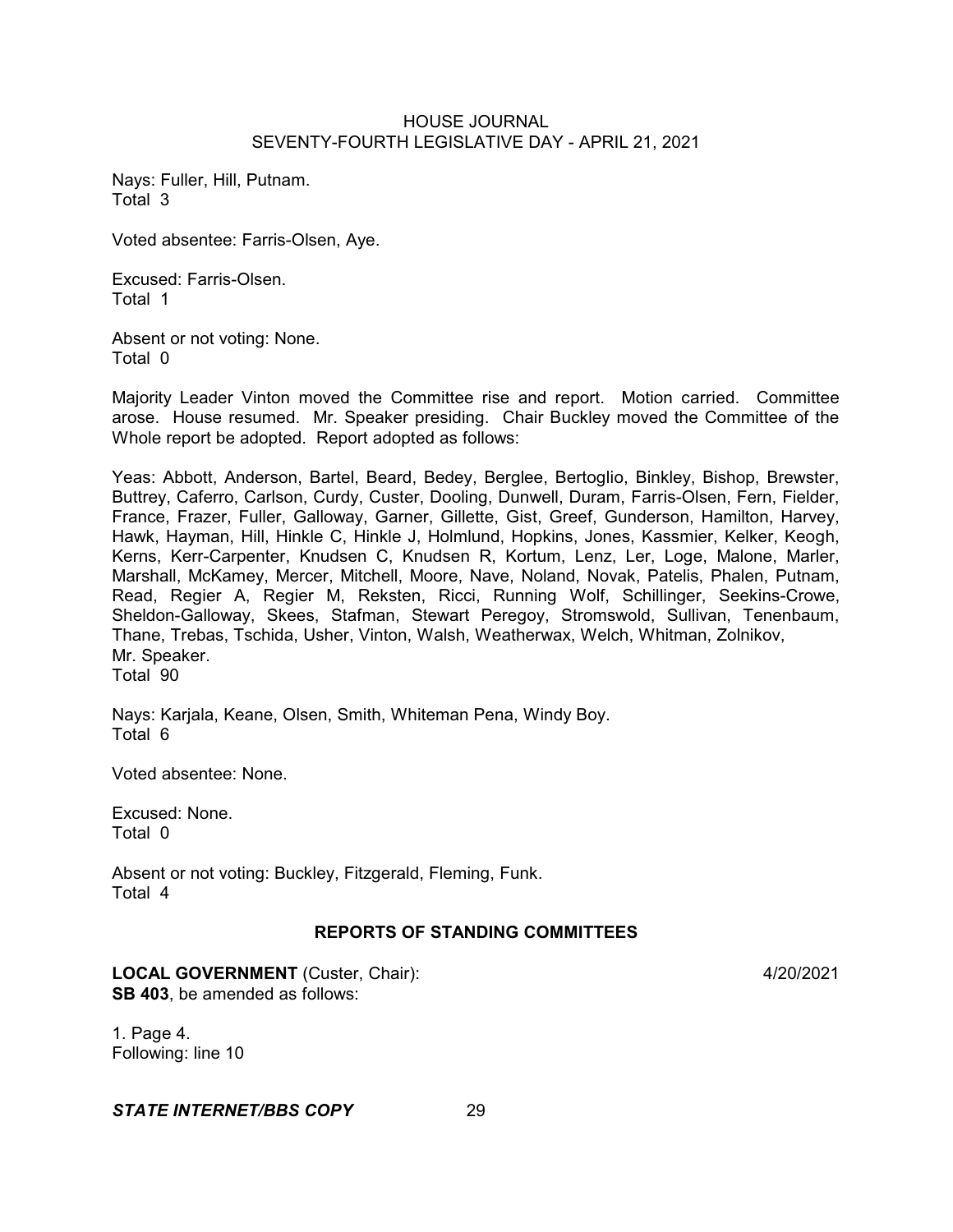- **Insert:** "COORDINATION SECTION. **Section 3. Coordination instruction.** If House Bill No. 255 and [this act] are both passed and approved and if both contain a section that amends 7-13-2275, then the sections amending 7-13-2275 are void and 7-13-2275 must be amended as follows:
- **"7-13-2275. Procedure relating to ordinances and resolutions -- rates, fees, and charges** established. (1) The ayes and noes must be taken upon the passage voting record of all ordinances or resolutions and entered upon must be entered in the journal of the proceedings of the board of directors. An ordinance or resolution may not be passed or become effective without the affirmative votes of at least a majority of the total members of the board.
- (2) The enacting clause of all ordinances passed by the board must be in these words: "Be it ordained by the board of directors of \_\_\_\_\_\_\_ district as follows:"
- (3) All resolutions and ordinances must be signed by the president of the board and attested by the secretary.
- (4) (a) Except as provided in subsections (5) and (6), prior to the passage or enactment of an ordinance or resolution imposing, establishing, changing, or increasing rates, fees, or charges for services or facilities, the board shall order a public hearing.
- (b) Notice of the public hearing must be published as provided in 7-1-2121. The published notice must contain:
- (i) the date, time, and place of the hearing;
- (ii) a brief statement of the proposed action; and
- (iii) the address and telephone number of a person who may be contacted for further information regarding the hearing.
- (c) The notice must contain an estimate of the amount that the property owner or customer will be charged under the proposed ordinance or resolution and must also be:
- (i) posted to a website operated by the district or, if the district does not operate a website, posted to a website operated by the county or city with territory within the district; or
- (ii) mailed to all persons who own property in the district and to all customers of the district at least 7 days and not more than 30 days prior to the public hearing. The mailed notice must contain an estimate of the amount that the property owner or customer will be charged under the proposed ordinance or resolution.
- (d) If the district sends the notice by mail as provided in subsection  $(4)(c)(ii)$ , the county or counties with territory included in the district shall provide to the district a list that includes the addresses of all persons who own property in the district pursuant to the notice requirements provided in subsection (4)(c)(ii). The county or counties may assess the district a fee not to exceed a total of \$50 for the development and distribution of the list provided for in this subsection (4)(d).
- $(d)(e)$  Any interested person, corporation, or company may be present, represented by counsel, and testify at the hearing.
- $(e)(f)$  The hearing may be continued by the board as necessary. After the public hearing, the board may, by resolution, impose, establish, change, or increase rates, fees, or charges.
- (5) A public hearing is not required for a cumulative rate increase of less than or equal to 5% within a 12-month period if the board provides notification of the increase to persons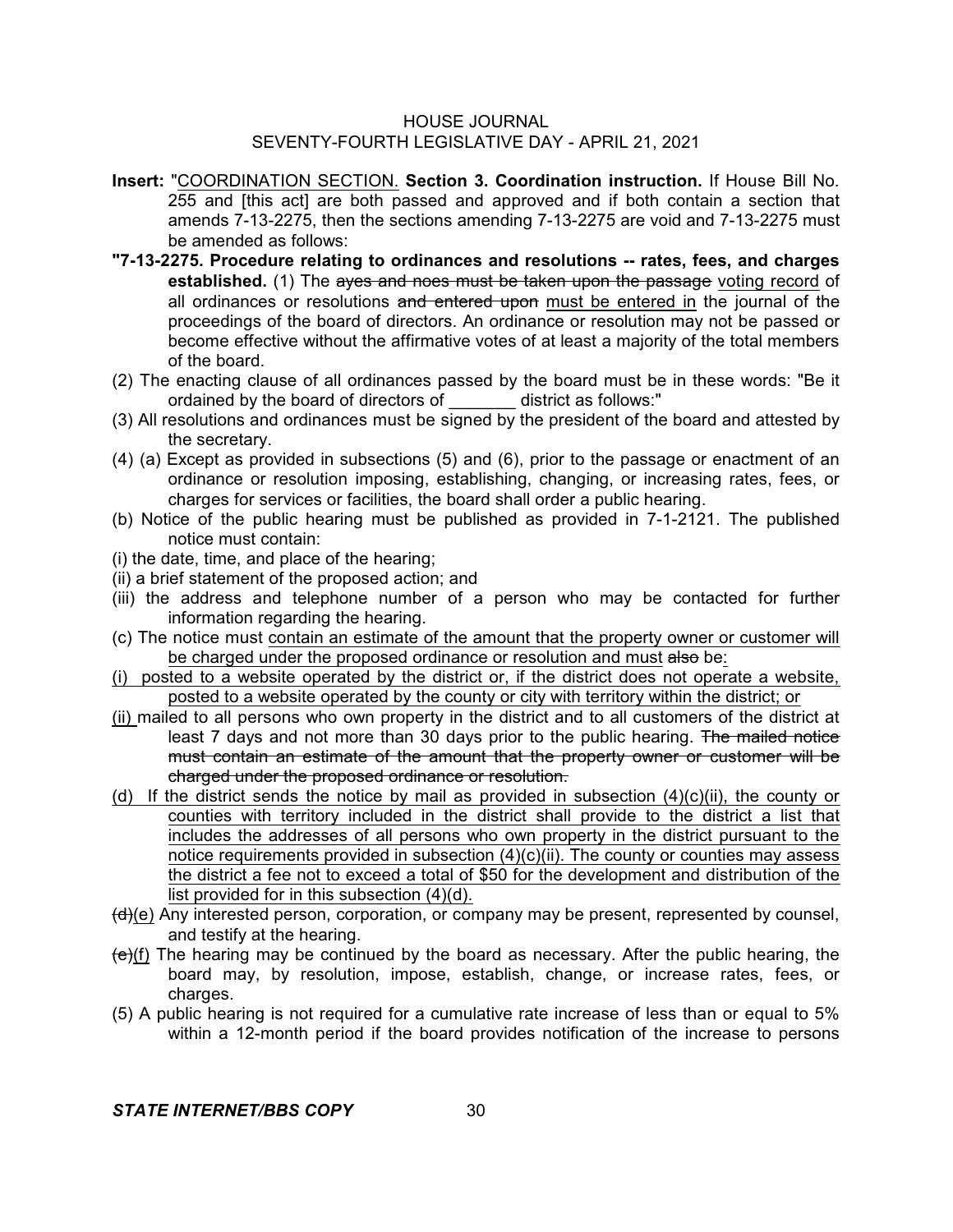within the district on whom the rate will be imposed at least 10 days prior to the passage or enactment of the ordinance or resolution implementing the increase.

- (6) (a) If the establishment of or change in rates, fees, or charges proposed by a regional authority requires the authority to hold a public hearing pursuant to 75-6-326 and requires an increase to the rates, fees, or charges imposed by the district greater than the increase provided in subsection (5) of this section, the board shall:
- (i) mail notice of the public hearing to be held by the authority to all customers of the district system at least 15 days prior to the public hearing; and
- (ii) provide notification of the change to customers of the district system on whom the increased rates, fees, or charges will be imposed at least 10 days prior to the passage or enactment of the ordinance or resolution implementing the increase.
- (b) The district is not required to hold a public hearing on the increase."

And, as amended, be concurred in. Report adopted.

# **REPORTS OF SELECT COMMITTEES**

**FREE** CONFERENCE COMMITTEE on **Senate Bill 354** Report No. 001, April 20, 2021

Mr. President and Mr. Speaker:

We, your Free Conference Committee met and considered **Senate Bill 354** (reference copy - salmon) and recommend this Free Conference Committee report be adopted.

And, recommend that **Senate Bill 354** (reference copy -- salmon) be amended as follows:

1. Title, line 6. **Following:** "SIGNAGE;" **Insert:** "DEFINING PRESCRIPTIVE EASEMENTS AND PUBLIC ACCESS PRESCRIPTIVE EASEMENTS; PROHIBITING ATTORNEY FEES FOR PLAINTIFFS IN PUBLIC ACCESS PRESCRIPTIVE EASEMENTS;"

2. Page 1, line 12. **Following:** "**signage.**" **Insert:** "(1)"

3. Page 1, line 13. **Strike:** "ensure" **Insert:** "notify"

4. Page 1, line 14. **Strike:** "understand" **Insert:** "of"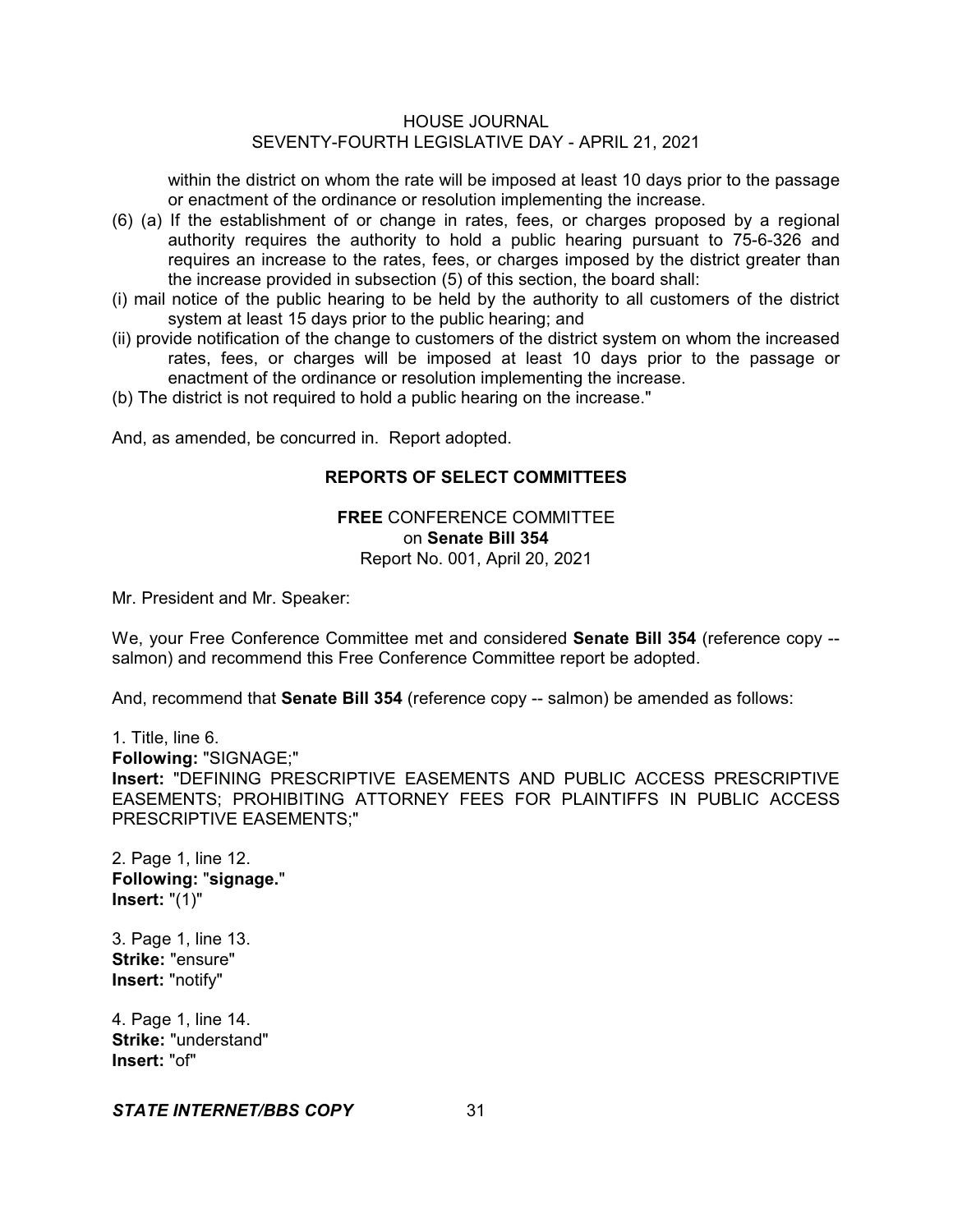# 5. Page 1.

**Following:** line 14

**Insert:** "(2) A public access prescriptive easement may not be asserted if a government agency posts signage for more than 5 years that identifies land beyond the sign as private property."

# 6. Page 1.

**Following:** line 15

- **Insert:** "NEW SECTION. **Section 2. Prescriptive easements -- declaration -- definitions.** (1) Mindful of Article IX, section 7, of the Montana constitution and consistent with 23-2- 322(2), the legislature declares that where a dispute exists, the exercise of eminent domain is the preferred constitutional manner in which the recreating public acquires public access easements, rather than confiscation of private property rights in the name of the public by surrogates and nonprofit organizations.
- (2) As used in Title 70, unless the context clearly indicates otherwise, the following definitions apply:
- (a) "Prescriptive easement" means a right to use the property of another that is acquired by open, exclusive, notorious, hostile, adverse, continuous, and uninterrupted use for a period of 5 years. For the purposes of this definition, the interests of a lessee in an alleged servient tenement are the same as those of the lessor of that alleged servient tenement.
- (b) "Public access prescriptive easement" means a prescriptive easement based on public use of private land for the purpose of accessing public land for recreational uses, including but not limited to hunting, fishing, hiking, walking, traveling by horseback, bicycle, or motorized vehicle, and other outdoor-related pleasure activities. The term applies to any type of easement based on public use of private land, including easements claimed under section 2477 of Revised Statutes of the United States and section 32-103, Revised Codes of Montana (1947), that was repealed in 1959."
- **Insert:** "NEW SECTION. **Section 3. Public access prescriptive easements -- private attorney general doctrine.** The private attorney general doctrine, as adopted by the Montana supreme court, does not apply to a cause of action brought by a party alleging a public access prescriptive easement. Plaintiffs who allege a public access prescriptive easement are not entitled to attorney fees."

**Renumber:** subsequent sections

7. Page 1, line 17 through line 20. **Following:** "**waters.**" **Strike:** "(1)" on line 17 through "(2)" on line 20

8. Page 1, line 20. **Following:** "easement" **Insert:** ", as defined in [section 2],"

9. Page 1, line 21. **Strike:** "(a)" **Insert:** "(1)"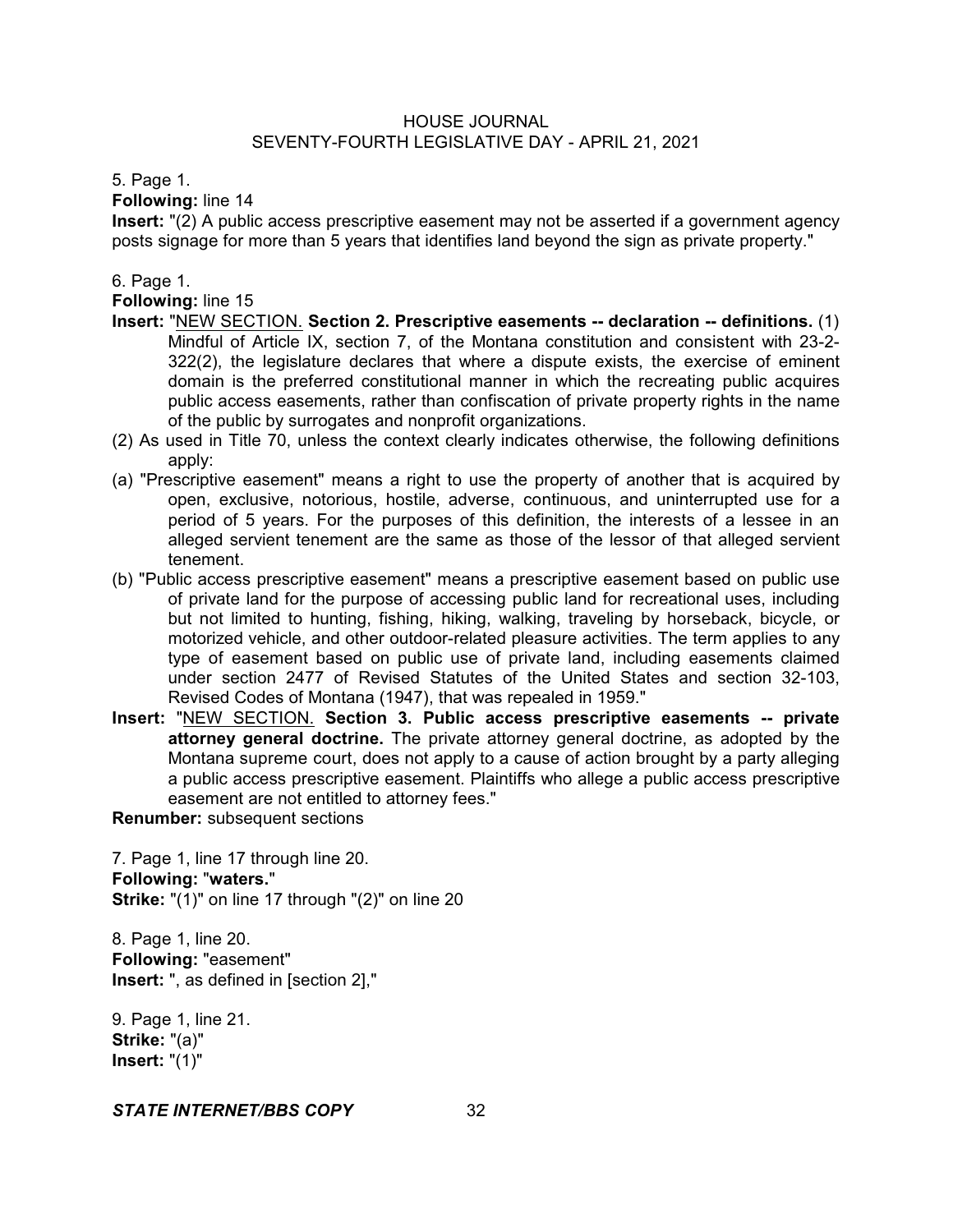10. Page 1, line 22. **Strike:** "(i)" **Insert:** "(a)" **Renumber:** subsequent subsections

11. Page 1, line 24. **Following:** "or" **Insert:** "or"

12. Page 1, line 25. **Strike:** "(b)" **Insert:** "(2)"

13. Page 1, line 25 through line 26. **Strike:** ":" on line 25 through "(i)" on line 26

14. Page 1, line 26 through page 2, line 14. **Following:** "waters" on line 26 **Insert:** "." **Strike:** remainder of line 26 through "property." on page 2, line 14

15. Page 2, line 17. **Following:** "in" **Strike:** "23-2-312, 23-2-322, and"

16. Page 2, line 20. **Strike:** "granted, either by the terms of the grant or by the nature of the enjoyment, to" **Insert:** "acquired by"

17. Page 2, line 21. **Following:** "purposes" **Insert:** ": (a)"

18. Page 2, line 22. **Following:** "grant" **Insert:** "; and (b) may not be used to grant additional rights and privileges to a successor or assignee unless the successor or assignee is specifically provided for in writing in the grant"

19. Page 2, line 26. **Strike:** "Section" **Insert:** "Sections"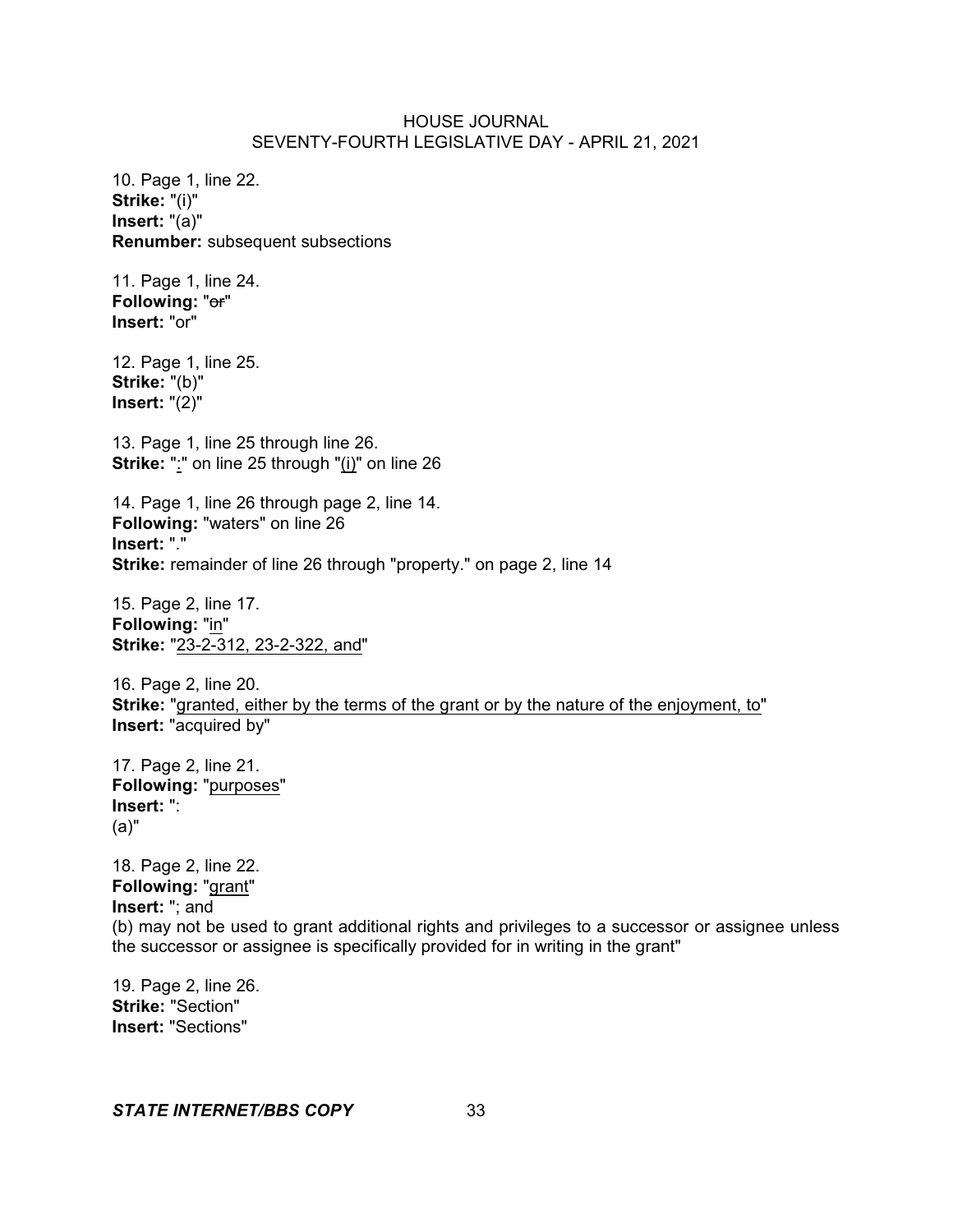20. Page 2, line 26. **Following:** "1" **Insert:** "through 3"

21. Page 2, line 26. **Strike:** "is" **Insert:** "are"

22. Page 2, line 27. **Strike:** "section" **Insert:** "sections"

23. Page 2, line 27. **Following:** the third "1" **Insert:** "through 3"

For the Senate: **For the House:** For the House:

Hinebauch, Chair **Nicholas Communist Chair** Usher, Vice Chair Fitzpatrick **Berglee** 

# **MOTIONS**

Majority Leader Vinton moved the Speaker accede to the request of the Senate and be authorized to appoint a Free Conference Committee to meet with a like committee from the Senate to confer on House Amendments to **SB 191**. Without objection, Speaker Galt appointed:

Representative Jones Representative Bartel Representative Kerr-Carpenter

Majority Leader Vinton moved the Speaker be authorized to appoint a Conference Committee to meet with a like committee from the Senate to confer on Senate Amendments to **HB 448** and request the Senate to appoint a like committee. Without objection, Speaker Galt appointed:

Representative Kassmier Representative Brewster Representative Sullivan

Majority Leader Vinton moved the Speaker be authorized to appoint a Conference Committee to meet with a like committee from the Senate to confer on Senate Amendments to **HB 632** and request the Senate to appoint a like committee. Without objection, Speaker Galt appointed: